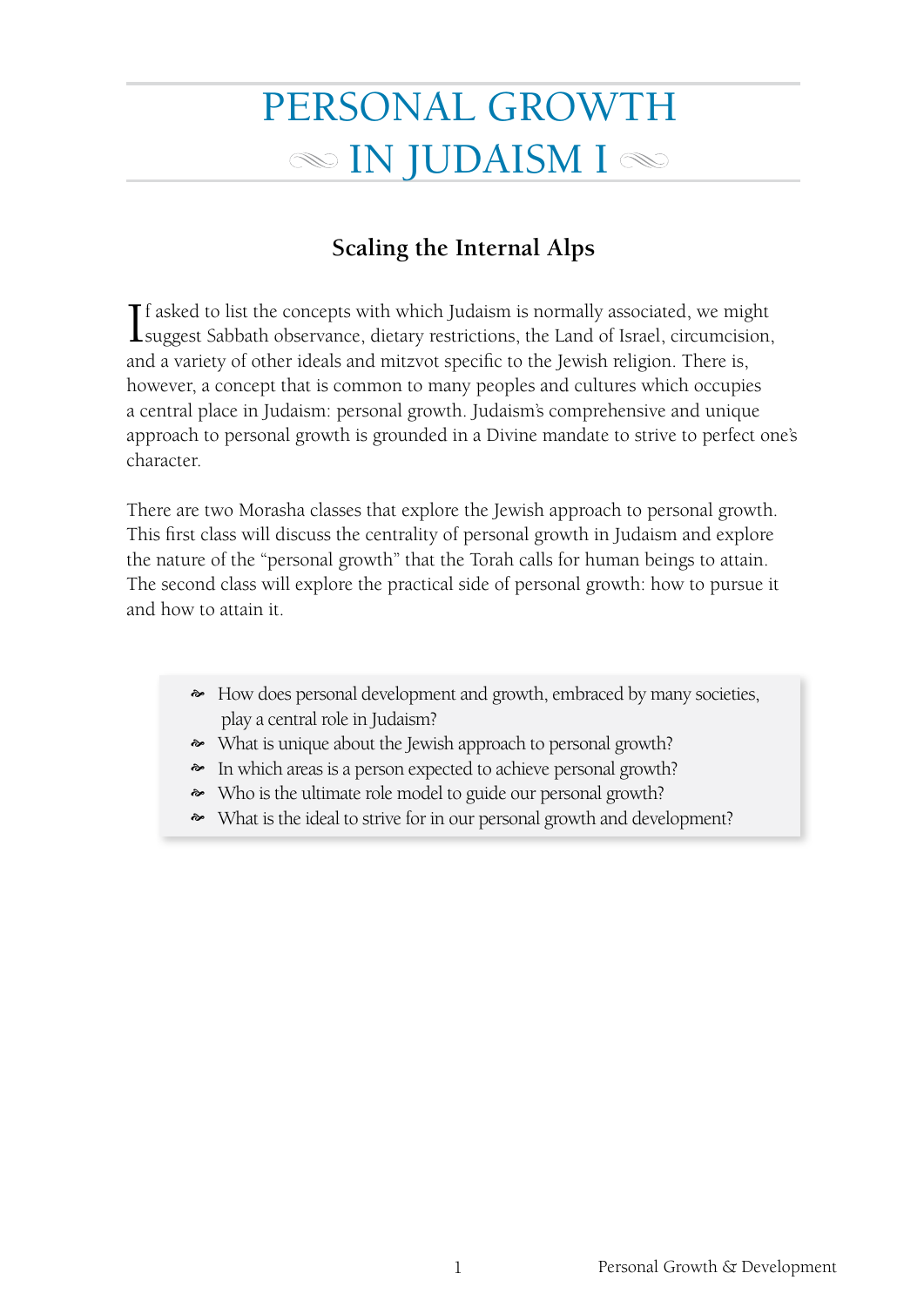#### **Class Outline:**

| Introduction. | Scaling the Internal Alps                                                                                                                                                                                                                                                                                                                                                                                                                                                                                                            |
|---------------|--------------------------------------------------------------------------------------------------------------------------------------------------------------------------------------------------------------------------------------------------------------------------------------------------------------------------------------------------------------------------------------------------------------------------------------------------------------------------------------------------------------------------------------|
| Section I.    | The Centrality of Personal Growth in Judaism                                                                                                                                                                                                                                                                                                                                                                                                                                                                                         |
| Section II.   | The Uniqueness of the Jewish Approach to Personal Growth<br>Part A. Character Development and Personal Ethics are Divinely Based<br>Part B. The Mitzvot Refine our Character<br>Part C. Mitzvah Observance Requires Self-Control<br>Part D. Teshuvah – A Process for Introspection and Character Change<br>Part E. Personal Growth and Hashgachah Pratit (Divine Providence)<br>Part F. Prayer and Personal Growth<br>Part G. Torah Study<br>Part H. Personal Growth and Progressive Spiritual Development<br>Part I. The God Factor |
| Section III.  | The Ultimate Role Model for Our Self-Actualization<br>Part A. Emulating God<br>Part B. Striving for Perfection                                                                                                                                                                                                                                                                                                                                                                                                                       |

# **Introduction. Scaling the Internal Alps**

As reluctant as many of us may be to admit it, we all have shortcomings. There is no such thing as a human being who is absolutely perfect – some people anger easily, others are inconsiderate or miserly, and the list goes on. Of course, there may be people who are averse to investing the time and energy that it takes to grow and to refine their characters – but even those people who choose not to engage in self-improvement certainly would agree that it is a valuable endeavor. Even if people possess good attributes – kindness, consideration, generosity, and conscientiousness, etc., – perhaps they could even *excel* in these areas would they only apply themselves more.

Judaism attaches tremendous value to the concept and practice of self-improvement. The Torah requires each person to strive for perfection and not to be satisfied with their personal status quo. The most famous and dramatic illustration of the Jewish commitment to personal growth are the ten days from Rosh HaShanah through Yom Kippur when Jews worldwide make a personal accounting of how they are utilizing the attributes with which they were created and whether they are on the path to achieving their mission in life. Another such part of the year, although less well known, is the seven-week period between Pesach and Shavuot, when Jews focus on refining their characters in their rededication to Torah study and practice.

But the global approach of Judaism to personal growth is that it is essentially a lifetime effort – day by day, hour by hour – whether at home, in school, at the office, and even during "vacation," as the following story at a Jewish summer camp illustrates: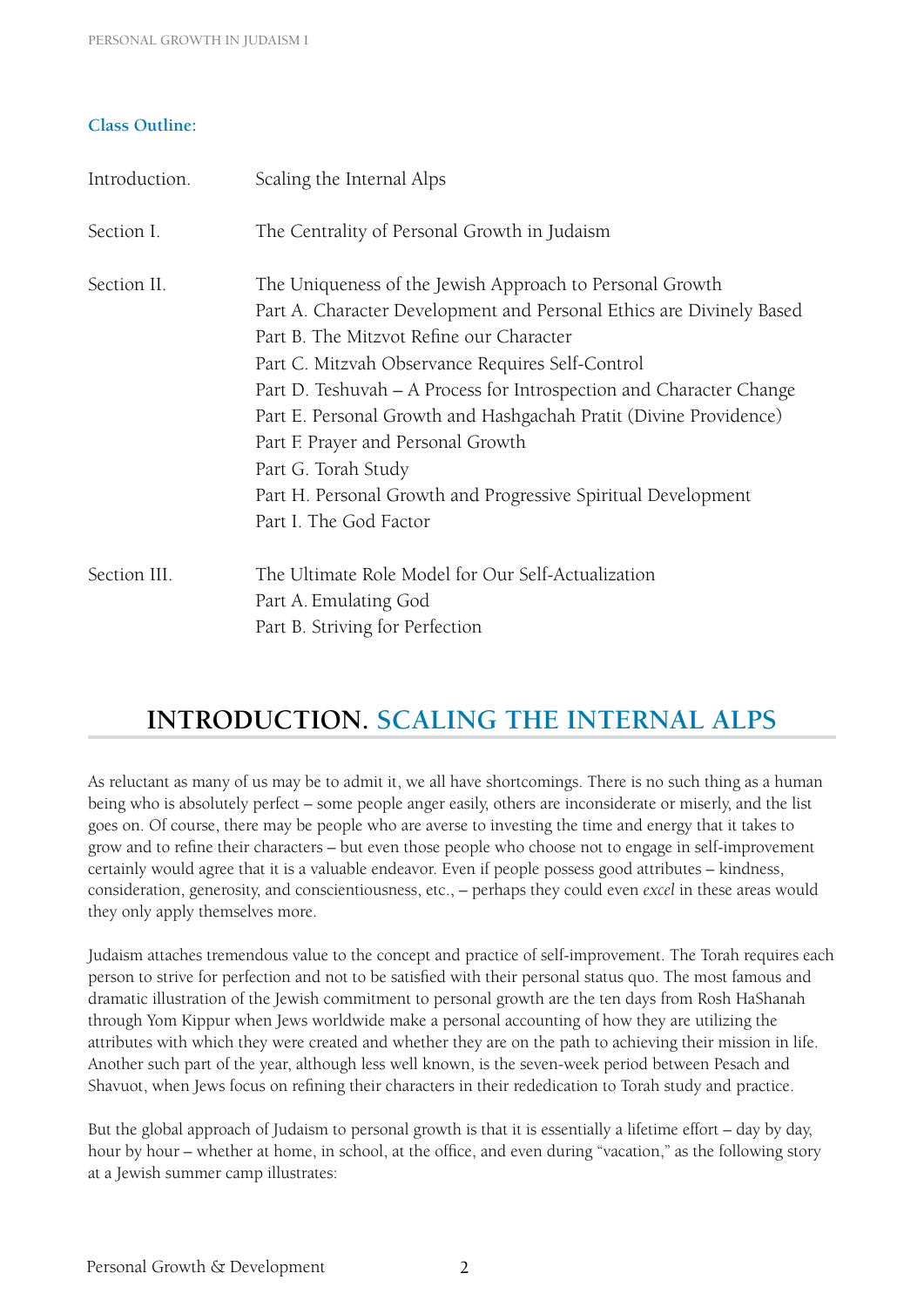*It was the Senior Division All-Star Baseball Game of Color War, and hundreds of campers and staff members were sitting on bleachers and standing on the sidelines watching a very exciting game. The score was tied 1-1 and David Tepper was on second base. David was fifteen years old, in the camp's senior bunk and possibly the best player on his team. His team was in high spirits as he took a lead off second base while the next pitch headed toward home plate.*

*The batter swung and hit a line drive into the outfield. David rounded third base and headed for home plate as the crowd roared. There was a play at the plate; as David slid into home, the catcher caught the throw and tagged him. "Safe!" the umpire shouted. The catcher was obviously upset. He told the umpire that he had tagged the runner before he had touched home plate. But the umpire stood by his call.* 

*David's team was jubilant. They had taken the lead and were now in a position to pick up some crucial Color War points. And perhaps a victory in the All-Star game would give them the momentum to win Color War. David had been slow in standing up and dusting himself off. As he walked away from home plate, his teammates surrounded him, pounded him on the back and congratulated him. Strangely, he was the only one who did not seem to be excited. Quietly, he made his way through the crowd and approached the umpire. "I was out," he said quietly.* 

*The umpire was not sure that he had heard correctly. "What did you say?" he asked. "I said that I was out," David replied. "I am positive that he tagged me before I touched home plate." Suddenly, everyone grew silent. Many people had been close enough to hear the conversation and word of David's admission made its way quickly through the crowd. The umpire pondered the matter silently.* 

*After what seemed like a very long time, the umpire cleared his throat and said, "Well, I'm human and I can make a mistake. If you're positive that he tagged you before you reached home plate, then you're out." The game ended in a tie.* 

*On the last night of camp, the head counselor addressed campers and staff: "There are a lot of memories that we take home after an eight-week camp season. But if there's one memory above all that we should take home with us, it's that of David Tepper speaking the truth after being called 'safe'" (from Rabbi Shimon Finkelman, The Gift of Speech, ArtScroll Publications).*

In this incident, there are three heroes. David could have quietly accepted the winning slide into home plate, rationalizing that the umpire called him safe. The umpire could have refused to acknowledge that he made an incorrect call. Finally, the head counselor emphasized to the entire camp how the game's ending teaches a life-long lesson about how our characters determine the outcome of life. Imagine how consequential the stakes are when our behavior and attributes really matter – in our interpersonal relationships with family, friends, teachers, colleagues, and God Himself.

To some of us, achieving our potential may appear as an unscaleable mountain peak. However, not only is this goal attainable, it is this very challenge which enables us to accomplish our mission in this world (see Rambam/Maimonides Hilchot Teshuvah/The Laws of Repentance 5:2).

# **Section I.** The Centrality of Personal Growth in **JUDAISM**

Several sources point to the centrality of personal growth in Judaism. Although the refinement of character faults is in most cases not explicitly commanded by the Torah, this is not because it lacks fundamental importance. In fact, the great mystic and sage, Rabbi Chaim Vital, writes that the reason character refinement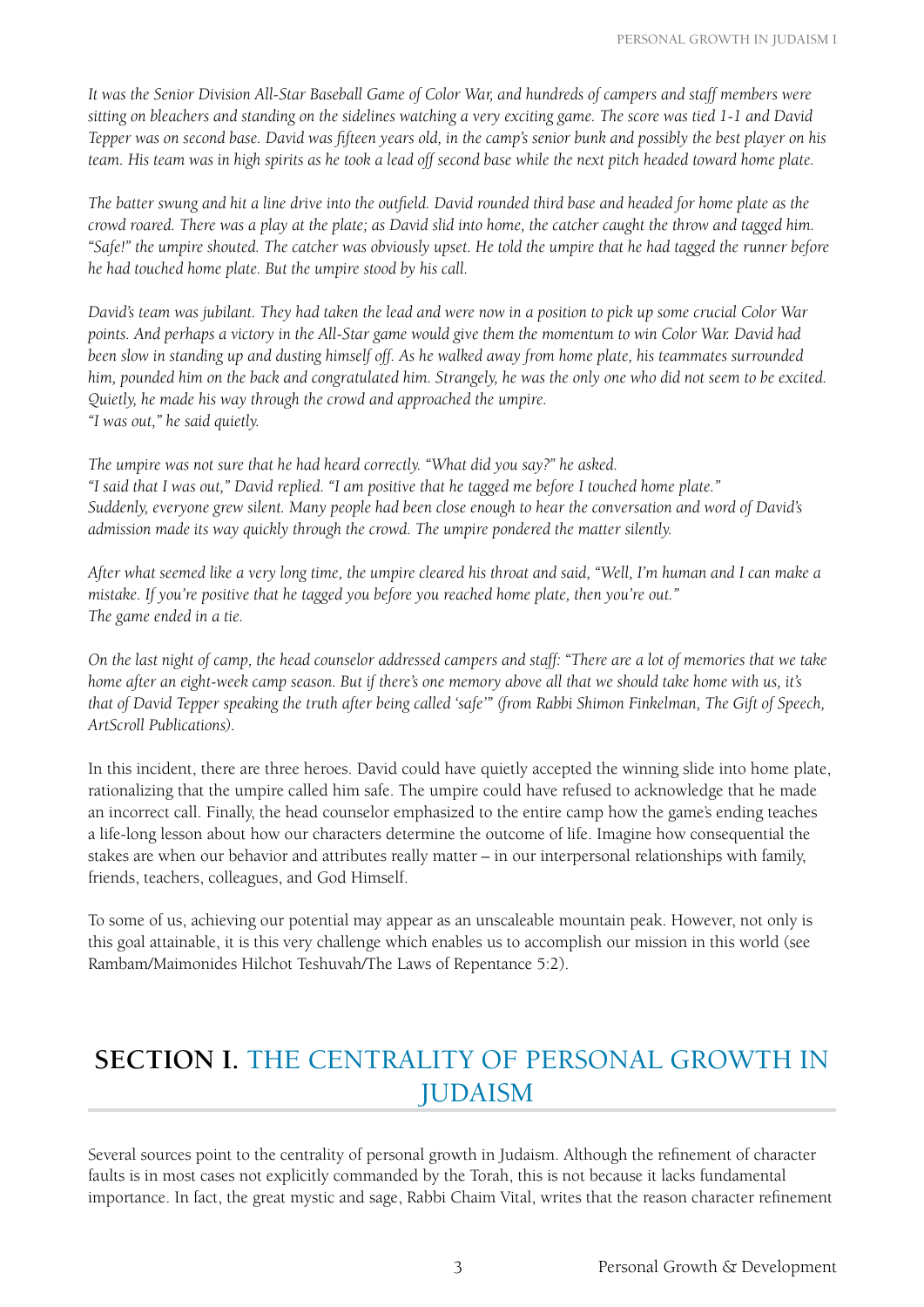is not commanded in the Torah is that refinement of character is the necessary *prerequisite* for Torah since without refined traits, a person simply cannot fulfill the Torah.

#### **1. Rav Chaim Vital, Shaarei HaKedushah, Section 1, Gate 2 – Good character traits are a prerequisite for the fulfillment of the Torah's commandments.**

Character traits are not included in the 613 mitzvot, but they are essential prerequisites for the 613 mitzvot, since they can lead either to their proper fulfillment, or their desecration … Thus we find that a person must be even more careful in staying away from bad character traits than in fulfilling the positive and negative commandments, because when he achieves refinement of character, he will be able to easily fulfill all of the mitzvot.

אין המדות מכלל התרי"ג מצוות ואמנם הן הכנות עקריות אל תרי"ג המצוות בקיומם או בביטולם . . . ונמצא כי יותר צריך ליזהר ממידות רעות יותר מן קיום המצוות עשה ולא תעשה כי בהיותו בעל מדות טובות בנקל יקיים כל המצוות.

#### **2. Vilna Gaon, Even Shleimah 1 – All spiritual growth depends on improving character traits.**

All service of God is dependent upon the improvement of one's character since character traits are like clothing to the mitzvot and are the general principles of the Torah. Conversely, all transgression stems from unimproved character traits.

[Explanation from Rabbi Reuven Leuchter: The meaning of the term "clothing" here, is that the character traits are the vessels through which the holiness of the mitzvot are revealed here in this world (just as a person reveals himself through his clothing) and that is apparently the reason that the character traits are "the general principles of the Torah" because the entire purpose of the Torah is to reveal holiness in this world.]

כל עבודת ה' תלוי בתיקון המדות, שהם כמו לבוש להמצוות וכללי התורה, וכל החטאים מושרשים במדות.

]הסבר של הרב ראובן לויכטר: הכוונה של לבוש בזה הוא, שהמדות הם הכלים, שעל ידם הקדושה של המצווה מתגלית כאן בעולם )כמו שהאדם מתגלה כאן על ידי לבושיו) וזה לכאורה גם הטעם, שהם כללי התורה, כי כל תכלית התורה היא לגלות קדושה כאן בעולם.[

#### **3. Orchot Tzaddikim, Introduction – The importance of refining character traits.**

If you do not possess refined character traits, then neither do you possess Torah and mitzvot, for the entire Torah depends on the refinement of character traits.

כשאין בידך מידות טובות - אין בידך תורה ומצוות, כי כל התורה תלויה בתיקון המידות.

Not only is character refinement essential; it is the purpose of life itself!

### **4. Vilna Gaon, Even Shleimah 2 – What is life for if not for character refinement?**

The prime purpose of man's life is to constantly strive to break his bad traits. Otherwise, what is life for?

עיקר חיות האדם הוא להתחזק תמיד בשבירת המדות, ואם לאו – למה לו חיים?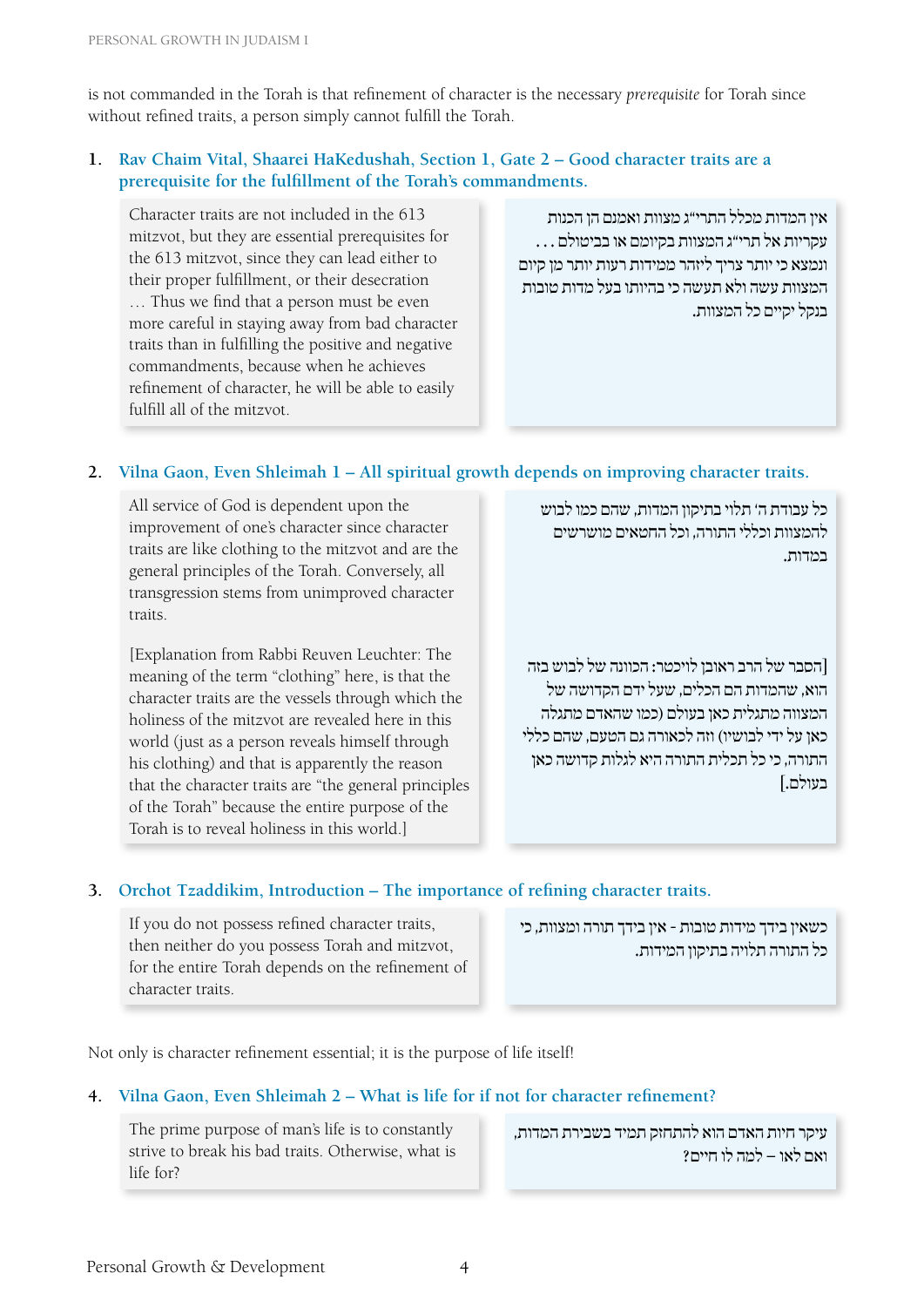The following anecdote reflects just how literally our Torah giants took these words of the Vilna Gaon.

*A man once approached Rav Elazar Menachem Man Shach, the famous Rosh Yeshivah and Torah sage, with a heartrending question. He had been diagnosed with a terminal illness, and the doctors had told him that he had only six months to live. How should he spend the remaining six months of his life?*

*The man expected the great rabbi to suggest an intensive regimen of Torah study, to devote the remaining months of his life in this world to purely spiritual pursuits. To his surprise, Rabbi Shach responded, "Work on your character and overcome some negative tendencies." The rabbi explained, "The Vilna Gaon tells us that this is the entire purpose of our existence in this world. If you have only a few months left to live, it makes sense to devote those months to achieving your purpose in life."*

#### **5. Rabbi Yehudah Ades, Address at the Convention for Sephardic Rabbis, 1986 – The main task in life is character refinement.**

Twenty-seven years ago we convened for a conference of Ponevezh Yeshivah graduates. The center stage was taken by the great *tzaddik* Rabbi Yechezkel Levenstein, of blessed memory. On which topic did Rabbi Yechezkel decide to speak, in front of hundreds of disciples, who had already grown in stature to become deans of yeshivahs, rabbis, and so on? He lectured about the evils of haughtiness, on how this attribute influences a person, and takes over his entire being.

My friends asked me, "Is this what we came for, leaving our jobs and our studies to hear about haughtiness?" I replied that their very question revealed the importance of the matter! A person must not think that he is entering life, and has many challenges ahead – on the contrary, the Arizal stated that the principal challenge in a person's life is to rectify his flawed dispositions. The Mashgiach came to teach us what the main task is: to refine character traits, first and foremost that of haughtiness.

לפני כעשרים ושבע שנים התקיים כנס בוגרים של תלמידי ישיבת פוניבז'. במרכזו עמדה שיחת הגאון הצדיק רבי יחזקאל לוינשטיין זצ"ל. על איזה נושא מצא המשגיח לנכון לשוחח בפני מאות תלמידים, שכבר גדלו וצמחו לראשי ישיבות רבנים וכו'? הוא שוחח על מידת הגאוה שיש באדם, כיצד היא משפיעה עליו וממלאת את כל ישותו וכו'.

שאלוני ידידי באותו מעמד, האם לשם כך עזבנו את תפקידינו ולימודינו בשביל לשמוע על מידת הגאוה? עניתי להם: דווקא מתוך שאלתכם הבנתי את חשיבות הענין! בל יחשוב האדם הנה הוא יוצא לחיים וכמה אתגרים בפניו – אדרבה, אמר הארי ז"ל האתגר הראשון העומד בפני האדם הוא לתקן את המידות הרעות. המשגיח בא ללמדנו מהו עיקר המשימה: תיקון המידות, ובראשן הגאוה.

If our purpose in life is to refine our characters, it only makes sense that mitzvah observance, which is the means with which we refine ourselves and build our relationship with God to reach perfection, should be an integral component in developing our personal attributes. It is therefore not surprising that the Rambam lays down a fundamental principle: that the purpose of the mitzvot is to achieve character perfection.

#### **6. Rambam, Hilchot Temurah (The Laws of Temurah) 4:13 – The mitzvot are God's instructions and advice for living and improving our character.**

And all these matters [the mitzvot] are to [help us to] overcome our negative inclinations and to correct our traits; and most laws of the Torah are instruction from afar from the Great Adviser [to help us] to correct our character traits and straighten our ways.

וכל אלו הדברים כדי לכוף את יצרו ולתקן דעותיו ורוב דיני התורה אינן אלא עצות מרחוק מגדול העצה לתקן הדעות וליישר כל המעשים.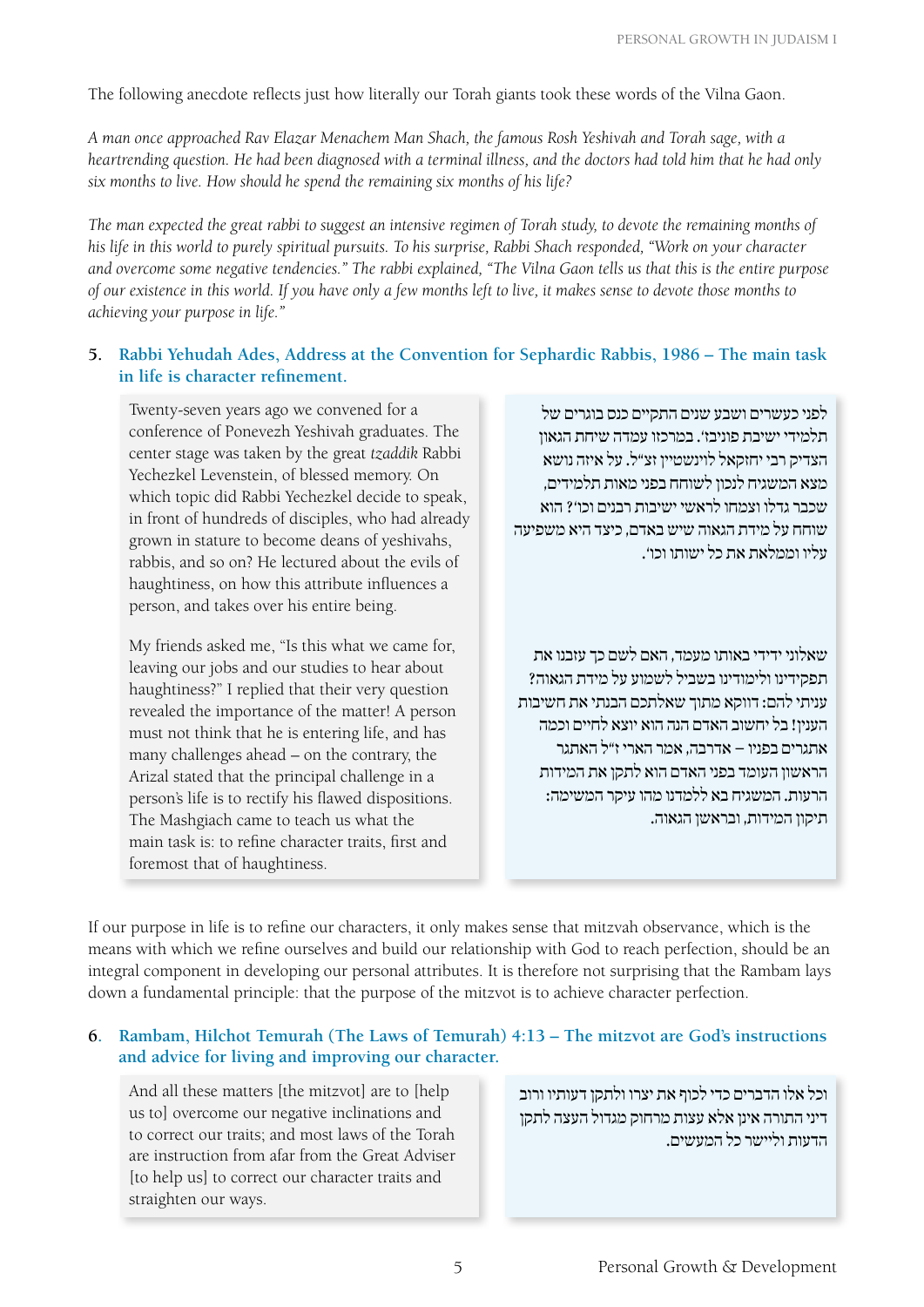The Rambam reveals to us that the purpose of the mitzvot is the character refinement that is brought about by their performance. But there is another form of character refinement which is necessitated by mitzvah observance: the refinement of the very performance of the mitzvot. Even when we perform virtuous acts, we must strive to do them with purity of motivation and intent.

### **7. Rabbi Moshe Chaim Luzzatto (Ramchal), The Path of the Just, Introduction – The need to strive for "purity and cleanliness" of action.**

And since every man of wisdom recognizes the need for perfection of Divine service and the necessity for its purity and cleanliness, without which it is [not only] completely unacceptable, but repulsive and despised –"For God searches all hearts and understands the inclination of all thoughts" (I Chronicles 28:9) – what will we answer on the Day of Reproof if we weaken in this study and forsake that which is so incumbent upon us as to be the very essence of what the Lord our God asks of us?

וכיון שכבר התאמת אצל כל חכם צורך תמימות העבודה וחובת טהרתה ונקיונה שזולת אלה אינה נרצית ודאי כלל, אלא נמאסת ומתועבת, "כי כל לבבות דורש ה' וכל יצר מחשבות מבין" )דה"י א כח(, מה נענה ביום תוכחה אם התרשלנו מן העיון הזה והנחנו דבר שהוא כל כך מוטל עלינו שהוא עיקר מה ה' אלהינו שואל מעמנו.

In truth, the potential to grow in the purity of our mitzvah observance is nearly limitless. As the following story illustrates, no matter how high a level a person succeeds in reaching, there are always even more exalted levels of righteousness that he can achieve in the observance of the very same mitzvot.

*A tzaddik once discovered an indigent family and gave them a generous amount of charity. Shortly thereafter, the tzaddik returned and gave them more money. He explained that when he first came across the family and saw the degree to which they were suffering, their deprivation caused him great personal anguish. Thus, when he initially gave them tzedakah (charity), the act was tainted by self-interest; he wanted to alleviate his own distress. Once he had alleviated his own discomfort by giving them a generous donation, he returned to give tzedakah once again, this time without any personal gain whatsoever (Rabbi Abraham J. Twerski, Twerski on Spirituality, p. 67).*

How many people today would consider it a deficiency in their performance of the mitzvah of tzedakah if their tzedakah helped alleviate their own distress at the recipient's plight? The level of righteousness that this tzaddik achieved reflects the infinite possibility for refinement and improvement in our performance of mitzvot.

#### **Key Themes of Section I:**

- H **Character refinement may be a universal ideal, but takes on far greater significance in the context of Judaism. Espousing the Torah without being prepared to strive for refined character traits is self-contradictory.**
- $\approx$  The development of good *middot* (character traits) is a prerequisite for the study of Torah and **performance of its mitzvot. Only a person who has engaged in character improvement can properly serve God by performing the mitzvot.**
- $\Leftrightarrow$  Character development and refinement is the very purpose of life in this world.
- $\approx$  The primary purpose of many mitzvot is to bring about character refinement.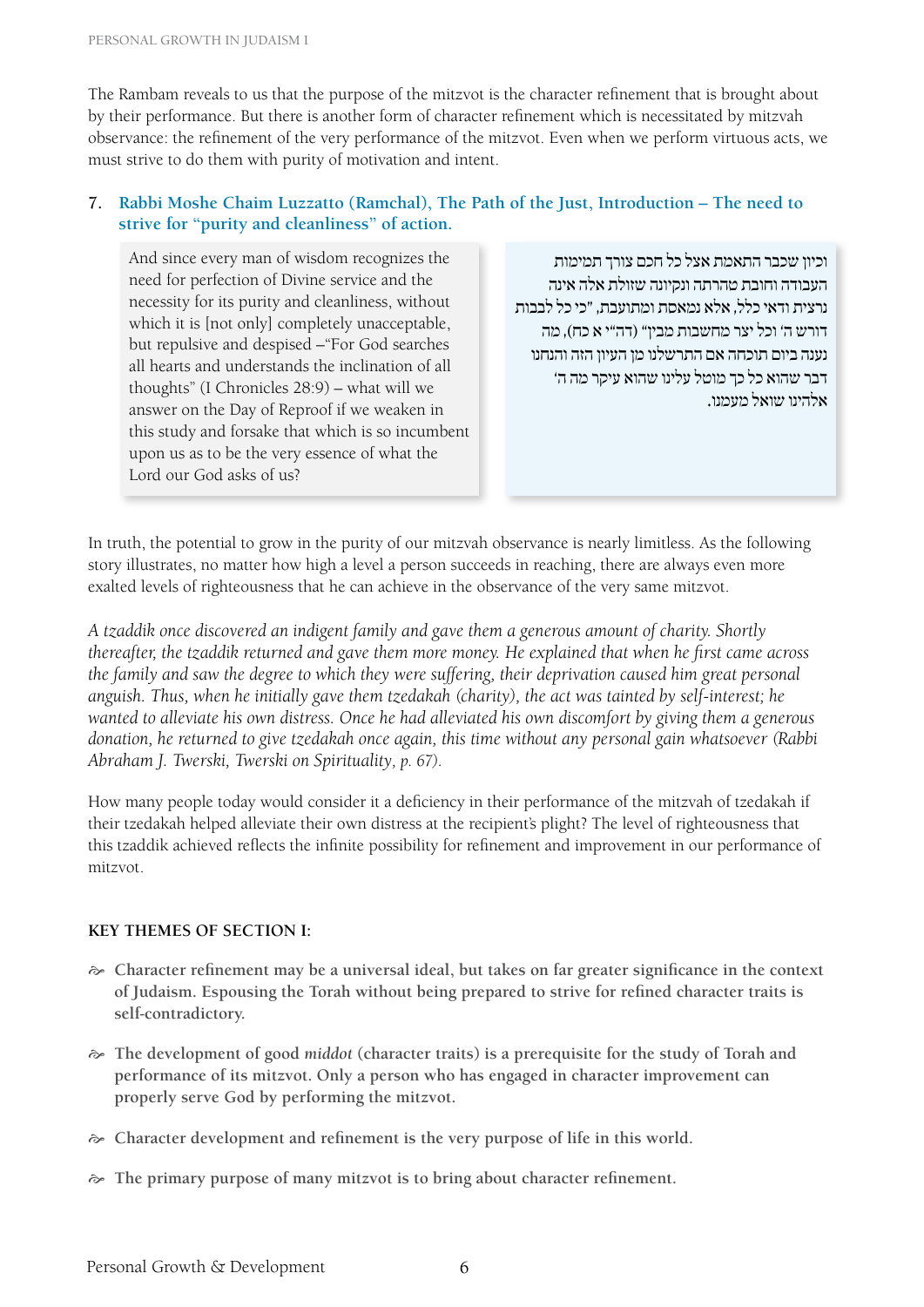$\approx$  An important aspect of personal growth is the purification and elevation of the mitzvot and good **deeds that we do. Every person should work to make sure that they perform mitzvot with pure intentions.** 

# **SECTION II. THE UNIQUENESS OF THE JEWISH** Approach to Personal Growth

The Jewish approach to personal growth and development is comprehensive and systematic; anchored in a Divine framework; and guided by mitzvah observance, *teshuvah* (lit. return), prayer, Torah study, and by God Himself.

#### **Part A. Character Development and Personal Ethics are Divinely Based**

Jewish principles of personal growth are rooted in the Divinely given Torah, in contrast to secular wisdom. Ethics of the Fathers, Pirkei Avot, which deals with ethics and character refinement, begins with a summary of the chain of the transmission of the Torah, starting with Mount Sinai. This transmission was specifically recorded in this tractate of the Talmud, not in any other. Why? God did not leave the topics of ethics and character development in the domain of human wisdom, as in all other societies. Rather, the standards for ethical behavior and character improvement are anchored in Torah. Only by studying and integrating Torah values can we really understand how to become "better people."

#### **1. Pirkei Avot 1:1 – Avot begins with the chain of transmission of the Torah.**

Moshe received the Torah at Mt. Sinai and transmitted it to Yehoshua (Joshua), Yehoshua to the Elders, the Elders to the Prophets, and the Prophets transmitted it to the Great Assembly. They said three things …

משה קיבל תורה מסיני, ומסרה ליהושע, ויהושע לזקנים, וזקנים לנביאים, ונביאים מסרוה לאנשי כנסת הגדולה. הם אמרו שלושה דברים...

#### **2. Rabbi Ovadiah of Bartenura, Pirkei Avot 1:1 –The Sages' ethical teachings are not their own invention; rather, they are a part of the Torah, which is the Word of God.**

I say that because this tractate is not based on the explanation of one of the mitzvot of the Torah, as are the other tractates of the Mishnah, rather it is completely concerned with *mussar* [educational and ethical concepts] and good character traits, and the wise men of the nations also wrote books according to their own understanding of the ways of mussar concerning how a man should behave with his friend – for this reason, the Tanna begins this tractate [of Avot] with the statement "Moshe received the Torah from Sinai" – to teach you that the ethics and morals in this tractate were not formulated by the elders of the Mishnah merely from their own understanding, but even these were spoken [by God] at Sinai.

אומר אני, לפי שמסכת זו אינו מיוסדת על פירוש מצוה ממצות התורה כשאר מסכתות שבמשנה, אלא כולה מוסרים ומדות, וחכמי אומות העולם ג"כ חברו ספרים כמו שבדו מלבם בדרכי המוסר כיצד יתנהג האדם עם חבירו, לפיכך התחיל התנא במסכת זו משה קבל תורה מסיני, לומר לך שהמדות והמוסרים שבזו המסכתא לא בדו אותם חכמי המשנה מלבם אלא אף אלו נאמרו בסיני.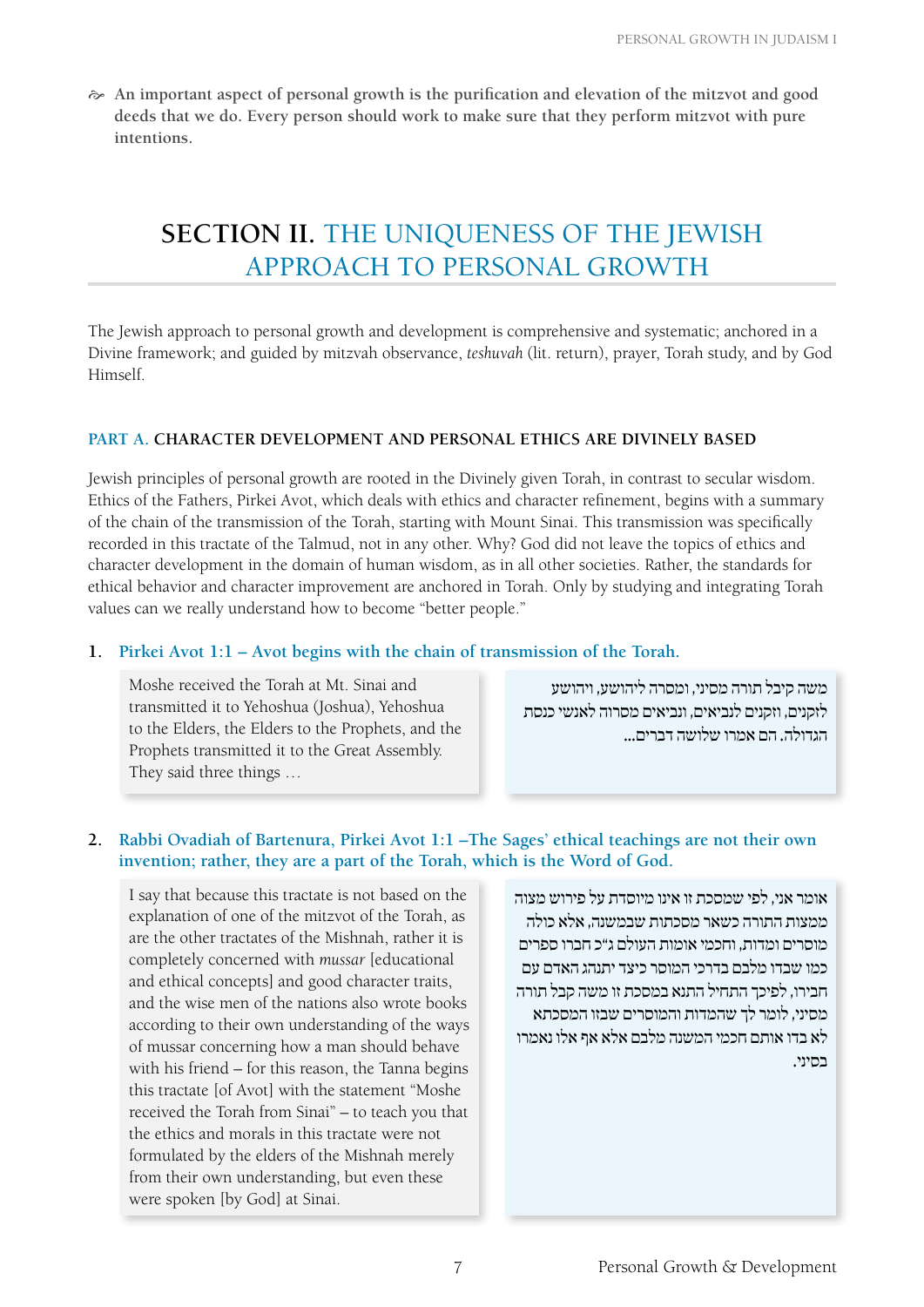### **Part B. The Mitzvot Refine our Character**

The mitzvot (commandments) were given by God to the entire Jewish nation at Mt. Sinai and govern our relationship with God, our fellow man, and ourselves. One of the main reasons for the mitzvot, as the Rambam explains above (Section I.6), is for us to achieve character perfection.

Many mitzvot directly accomplish the goal of character refinement: through inviting guests, giving tzedakah and loans, visiting the sick, comforting mourners, arranging and attending funerals, speaking the truth, and honoring parents. Moreover, as will be illustrated in the second Morasha shiur on Personal Growth, even mitzvot that do not seemingly improve our character, also have the ability to do so.

#### **Part C. Mitzvah Observance Requires Self-Control**

The third area that distinguishes the Jewish approach to personal growth is a consequence of having mitzvot. The awareness of a commandment triggers a productive dynamic internal struggle within a person that itself creates the possibility for personal growth by his exercising self-control. Self-control is at the heart of all personal growth. This is derived from the following Talmudic principle:

#### **1. Talmud Bavli (Babylonian Talmud), Kiddushin 31a – It is more meaningful when someone acts on account of a mitzvah rather than performing an act spontaneously.**

Rabbi Chanina taught, "Greater is one who acts because he is commanded than one who acts without being commanded."

דאמר רבי חנינא: גדול מצווה ועושה ממי שאינו מצווה ועושה.

Why should this be so?

### **2. Rabbi Akiva Tatz, World Mask, Targum Press, pp. 110-112 – Self control is the basis of all personal growth and development.**

Greater is he who is commanded and does… We have a principle that one who does because he is commanded is greater than one who acts spontaneously. This is counter-intuitive; surely spontaneity is greater? Surely if an action is generated within myself it is greater than an action performed because I am obliged from without?

One of the classic answers to this question is that when one is commanded to act, one is immediately confronted by resistance – one's own *yetzer hara,* or lower self, steps in and says "Don't tell me what to do!" The ego, the "I," that deep root of the personality (and its spiritual core), wishes to assert itself, refuses to be subdued. Therefore, in order to fulfill a command one must overcome this inner resistance, and in doing so lies the secret of inner growth. Self-control is at the heart of all personal growth, and it is developed by the discipline required to obey. However, when one acts spontaneously there is no resistance to overcome and the action is relatively easy; it is not intrinsically an exercise in self-control and therefore has relatively little growth potential.

But there is more here than meets the eyes. When one acts spontaneously, motivated only by that which arises within one's own consciousness, one is expressing oneself. That may be a great thing, But it can never be greater than the individual who is performing the act. At best. The act will be a full and true expression of the one who performs it. But when one fulfills a Divine command one is expressing the Divine! The person who acts in fulfilling a commandment is no less than a partner with the Divine; that person has locked into the infinite dimension and reveals in the world what the Divine Source of that action intends to reveal. The word *mitzvah* is based on a root meaning "together", partners.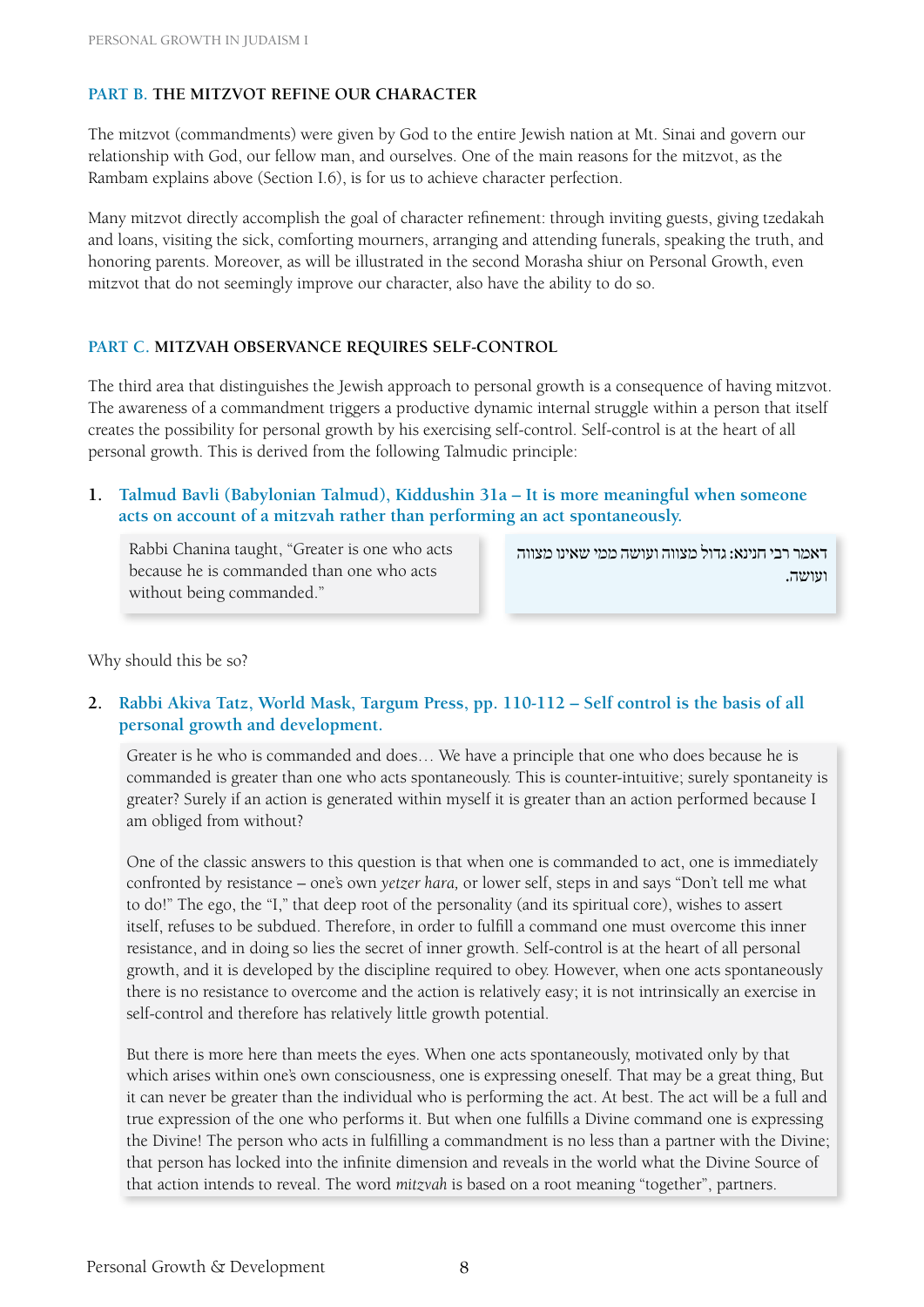*"Gadol ha'metsuveh…" –* far greater is the one who acts because he is commanded! The secret depth here is that in overcoming the private, limited self, because one overcomes that individual self, one arrives at a greater Self, one merits a closeness with the Source of reality.

#### **Part D. Teshuvah – A Process for Introspection and Character Change**

God created each individual with unique attributes and talents, and the ability to exercise free will in order to reach his potential. Each day, we may make mistakes and use our free will to undermine our ability to reach our potential. God therefore gave us the precious gift of *teshuvah* (literally "to return"), enabling us to correct our mistakes, regain our lost potential, and repair our relationship with our fellow man and with God.

#### **1. Rabbi Shimon Apisdorf, Rosh HaShanah Yom Kippur Survival Kit, Leviathan Press, p.102 – Dealing with mistakes.**

The issue on Yom Kippur (and throughout the year) is this: How do we correct the mistakes of our past and avoid repeating them in the future? If we can understand this, then we possess the key to unlocking an enormous reservoir of latent potential for greatness that would otherwise lie dormant.

This is teshuvah. The common translation of teshuvah is "repentance." Again, a rather foreign sounding idea. The proper translation of the word teshuvah is "to return." Teshuvah is an animated technique for locating the rationalizations that lie at the root of our mistakes: recognizing them, dealing with them, and eliminating them.

The process of teshuvah is addressed separately in two Morasha shiurim.

#### **Part E. Personal Growth and Hashgachah Pratit (Divine Providence)**

Life is not random – we have an exalted purpose in this world, and we are given Divinely orchestrated opportunities and challenges to help us reach our potential.

#### **1. Rabbi Shlomo Wolbe, Alei Shur, Vol. I, p. 168 – The profound importance of each individual**

Every person needs to know that he has importance. Not an imagined importance that he "considers himself as special"… rather a deeply profound importance that is even shocking.

The Talmud states, "Each and every person must declare, 'The world was created for me' (Sanhedrin 37a). Rashi explains that this means I am considered as important as the entire world…

"Like the entire world" – This is the one-time life experience of a particular person – there was never a person like him and nor will there ever be a person like him throughout history. I, with my special character strengths, the child of my parents, born at a specific time period, and in a certain environment – certainly there

כל אדם חייב לדעת, שיש לו חשיבות. לא חשיבות מדומה שהוא "מחשיב עצמו בעצמו"... אלא חשיבות בעלת משמעות עמוקה ואף מזעזעת.

"כל אחד ואחד חייב לומר: בשבילי נברא העולם"- רש"י: "כלומר: חשוב אני כעולם מלא, לא אטרד את  $(x, x)$  עצמי מן העולם בעבירה אחת". (סנהדרין לז

"כעולם מלא" – זוהי חוית חד-פעמיותו של האדם, שלא היה עוד כמותו ולא יהיה כמותו עד סוף כל הדורות. אני עם המיזוג המיוחד של כוחותי, בן לאותם אבות, נולד בתוך אותה תקופה ובאותה סביבה- בודאי עבודה מיוחדת מוטלת עלי, חלק מיוחד לי בתורה, וכל הבריאה מחכה לי שאתקן את המוטל עלי, כי את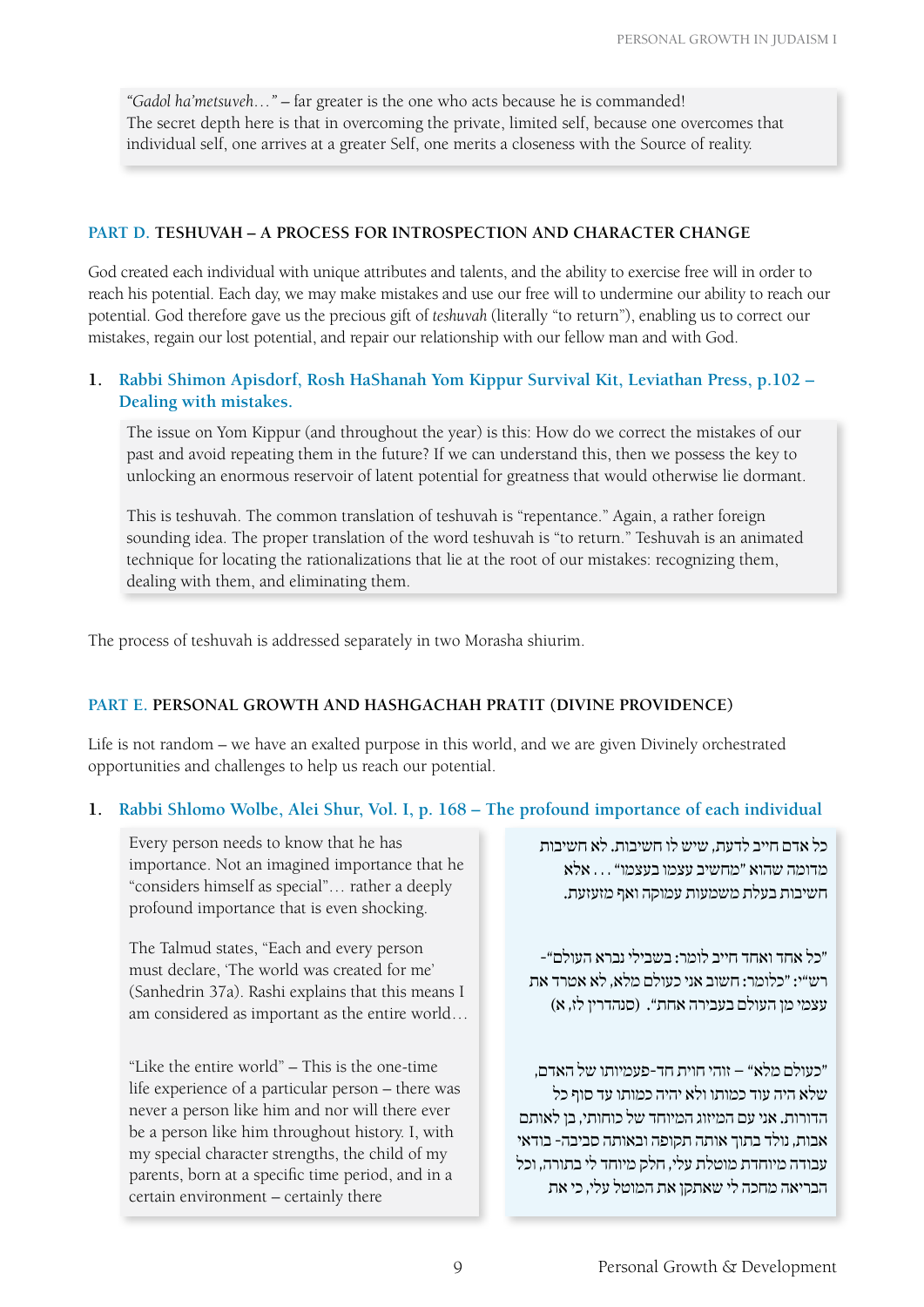is a unique challenge that is placed upon me. I have a special share in the Torah, and the entire world is waiting for me to actualize that which is incumbent upon me. For my role cannot be exchanged with anyone else in the world!

עבודתי לא אוכל להחליף עם שום אדם אחר בעולם!

See the Morasha shiurim on Caring for the Jewish Soul, Free Will, and Hashgachah Pratit.

#### **Part F. Prayer and Personal Growth**

Prayer plays a central role in our personal growth by enabling us to communicate with God, helping us to evaluate our attributes and actions, and as the means to ask for Divine assistance in our quest for perfection.

#### **1. Pirkei Avot 1:2 – Prayer is one of the three principal goals of Creation.**

Shimon the Righteous was one of the last survivors of the Great Assembly. He used to say, "The world rests on three things: On Torah, on *Avodah* (Divine service, i.e. prayer) and on acts of kindness."

שמעון הצדיק היה משירי כנסת הגדולה, הוא היה אומר, על שלשה דברים העולם עומד, על התורה ועל העבודה ועל גמילות חסדים.

The importance of prayer is derived from its direct relationship to *Avodah,* (Divine service in the Temple). After the destruction of the Temple, prayer replaced *Avodah* as a primary means of building a relationship with God on both a personal and national level.

#### **2. Rabbi Samson Raphael Hirsch, Horeb, Translated by Dayan Dr. I Grunfeld, The Soncino Press, Jerusalem, 1891, p.472 – Evaluating our character, actions, and goals through prayer.**

*Hithpallel*, from which "*tefillah"* is derived, originally meant to deliver an opinion about oneself, to judge oneself or an inner attempt at so doing such as the hithpa'el (reflexive) form of the Hebrew verb frequently denotes … Thus it denotes to step out of active life in order to attempt to gain a true judgment about oneself … about one's relationship to God and the world, and the world to oneself … In English we call tefillah "prayer," but this word only incompletely expresses the concept "to pray," i.e. to ask for something is only a minor section of tefillah.

#### **Part G. Torah Study**

When God created the world, He looked into the Torah and used it as the blueprint for the creation of the universe. The whole purpose of Creation is Torah study; it is what sustains the world. When we study Torah and work on perfecting ourselves, we become partners with God in Creation. The Torah we study infuses the world with holiness, helps us navigate our moral and ethical decisions, and is our essential source of wisdom.

#### **1. Rabbi Moshe Chaim Luzzatto, Derech Hashem. 1:4:9 – Torah study leads to personal perfection.**

Out of all the means that God has given us to ואמנם אמצעי אחד נתו לנו האל יתברד שמו שמדריגתו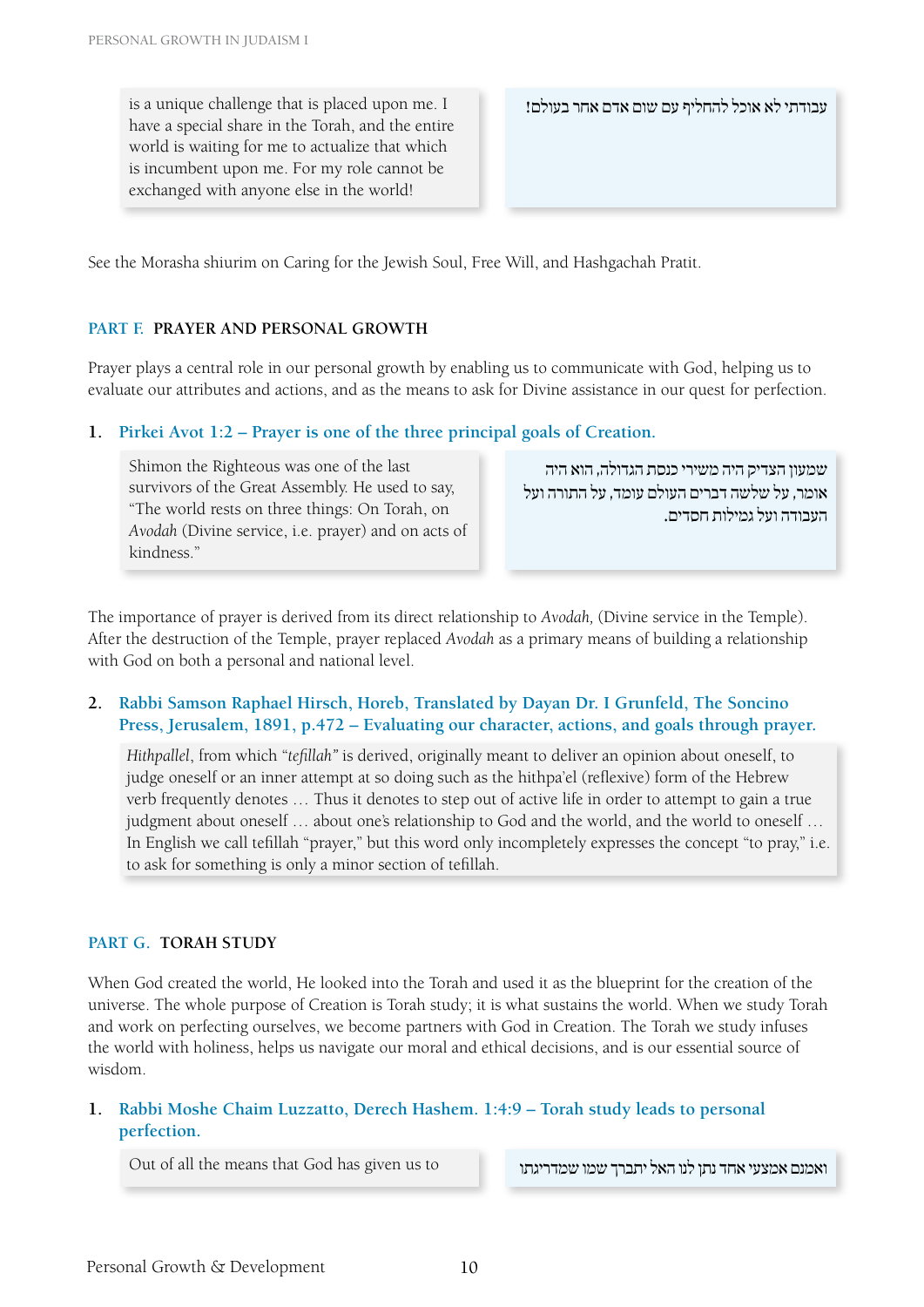למעלה מכל שאר האמצעים המקרבים האדם אליו, והוא תלמוד תורה. והוא בשתי בחינות. האחת, בבחינת ההגיון והלמוד. והשניה בבחינת ההשכלה. כי הנה רצה בחסדו וחיבר לנו חבור דברים כמו שגזרה חכמתו ית' ומסרם לנו והיינו כלל ספר התורה ואחריו ספרי הנביאים, שבסגולת הדברים האלה יהיה שמי שיהגה בהם בקדושה ובטהרה על הכונה הנכונה שהיא עשית חפצו ית' שמו, יתעצם בו על ידם מעלה עליונה ושלימות גדול עד מאד. וכן מי שישתדל בהבנתו ובידיעת מה שמסר לנו מפירושיהם, יקנה כפי השתדלותו, שלימות על שלימות...

come close to Him, there is one that stands higher than all the rest. This is the study of Torah. This consists of two parts: one is the reading and understanding of the Torah, and the other is the deeper comprehension of Torah. With His kindness, God authored a text in accordance with His wisdom, which He then presented to us. This is the Torah (i.e. the Five Books of Moses) as well as the books of the prophets that followed. These texts have a special property, namely, that when one reads them with sanctity and purity, and with the proper intent – to fulfill God's Will – he will be imbued with a great loftiness and a very great level of perfection. Similarly, when one works at understanding the content of these books, as well as the accompanying explanations that God presented to us, he will attain one level of perfection after another.

Furthermore, Torah study is critical since it guides us how to act properly.

**2. Rambam, Hilchot Talmud Torah (Laws of Torah Study) 3:3 – Torah study is the most important mitzvah because it teaches one how to live.**

There is no mitzvah that is equal to that of Torah study. Rather, Torah study is equal to all of the mitzvot together. The reason for this is that study leads to practice.

אין לך מצוה בכל המצוות כולן שהיא שקולה כנגד תלמוד תורה אלא תלמוד תורה כנגד כל המצות כולן, שהתלמוד מביא לידי מעשה.

See the second Morasha shiur on Personal Growth that discusses the importance of the study of mussar, ethical development, an area of Torah that focuses on the pursuit of self-control, the perfection of one's character, and the purification of one's motives and values.

# **Part H. Personal Growth and Progressive Spiritual Development**

Self-actualization is a long-term, on-going effort, accomplished one step at time. Torah study not only helps us to refine our character, it can catalyze a lifetime journey of building our spiritual potential.

# **1. Talmud Bavli, Avodah Zarah 20b – Progressive process of personal and spiritual development.**

Rabbi Pinchas ben Yair said, "Torah brings one to vigilance, vigilance brings one to enthusiasm, enthusiasm leads to [spiritual] cleanliness, cleanliness leads to abstinence, abstinence leads to purity, purity leads to righteousness, righteousness leads to humility, humility leads to fear of transgression, fear of transgression leads to holiness, holiness leads to Divine inspiration…"

א"ר פנחס בן יאיר תורה מביאה לידי זהירות זהירות מביאה לידי זריזות זריזות מביאה לידי נקיות נקיות מביאה לידי פרישות, פרישות מביאה לידי טהרה, טהרה מביאה לידי חסידות, חסידות מביאה לידי ענוה, ענוה מביאה לידי יראת חטא, יראת חטא מביאה לידי קדושה מביאה לידי רוח הקודש...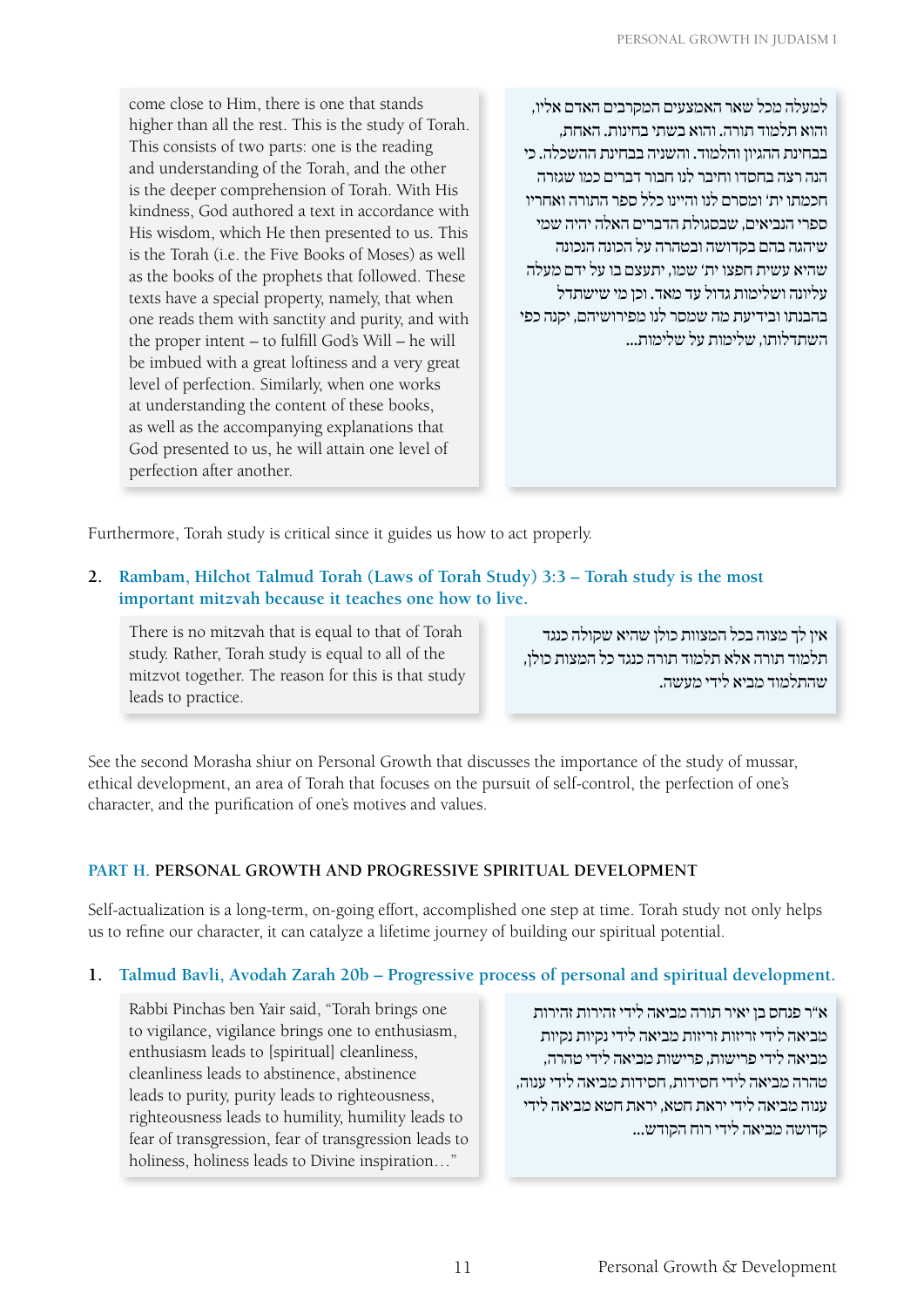Rabbi Moshe Chaim Luzzatto wrote an incisive guide, The Path of the Just (Mesillat Yesharim), for every Jew to develop his personality based on Rabbi Pinchas Ben Yair's teaching. This book has been studied daily worldwide by thousands ever since its publication in the 18<sup>th</sup> century.

#### **Part I. The God Factor**

Finally, the principle which raises the bar on our quest for personal growth is the Jewish aspiration to emulate God. This is addressed in the next section, The Ultimate Role Model for Our Self-Actualization.

#### **Key Themes of Section II:**

**The following areas distinguish the Jewish approach to personal growth and development:**

- H **Jewish principles of personal growth are rooted in the Divinely given Torah, in contrast to secular wisdom.**
- $\approx$  The mitzvot were given by God to the entire Jewish nation to achieve character perfection.
- $\approx$  Mitzvah observance requires self-control, which is at the heart of all personal growth.
- $\approx$  Teshuvah enables us to correct our mistakes, regain our lost potential, and reconcile our relationships **with our fellow man and with God.**
- H **We are given Divinely orchestrated opportunities and challenges (hashgachah pratit) to help us reach our potential.**
- H **Prayer plays a central role in our personal growth by enabling us to communicate with God, and helps us to evaluate our attributes and actions.**
- $\approx$  Torah study leads to personal perfection. The study of mussar is especially helpful, focusing on **the pursuit of self-control, the perfection of one's character, and the purification of one's motives and values.**
- $\gg$  Torah study not only helps us to refine our character, it can catalyze a lifetime journey to **progressively develop our spirituality.**
- $\approx$  Emulating the attributes of God is our ultimate guide for personal growth.

# **Section III.** The Ultimate Role Model for Our Self-Actualization

*Before founding Silicon Graphics, Jim Clark, founder of several computer companies, said a fortune of \$10 million would make him happy; before Netscape, \$100 million; before Healtheon, \$1 billion. Now he says, "Once I have more than Larry Ellison, I'll be satisfied." Ellison, founder of the software company Oracle has \$13 billion (Rabbi Dan Roth, Relevance, Feldheim Publishers, p.84).*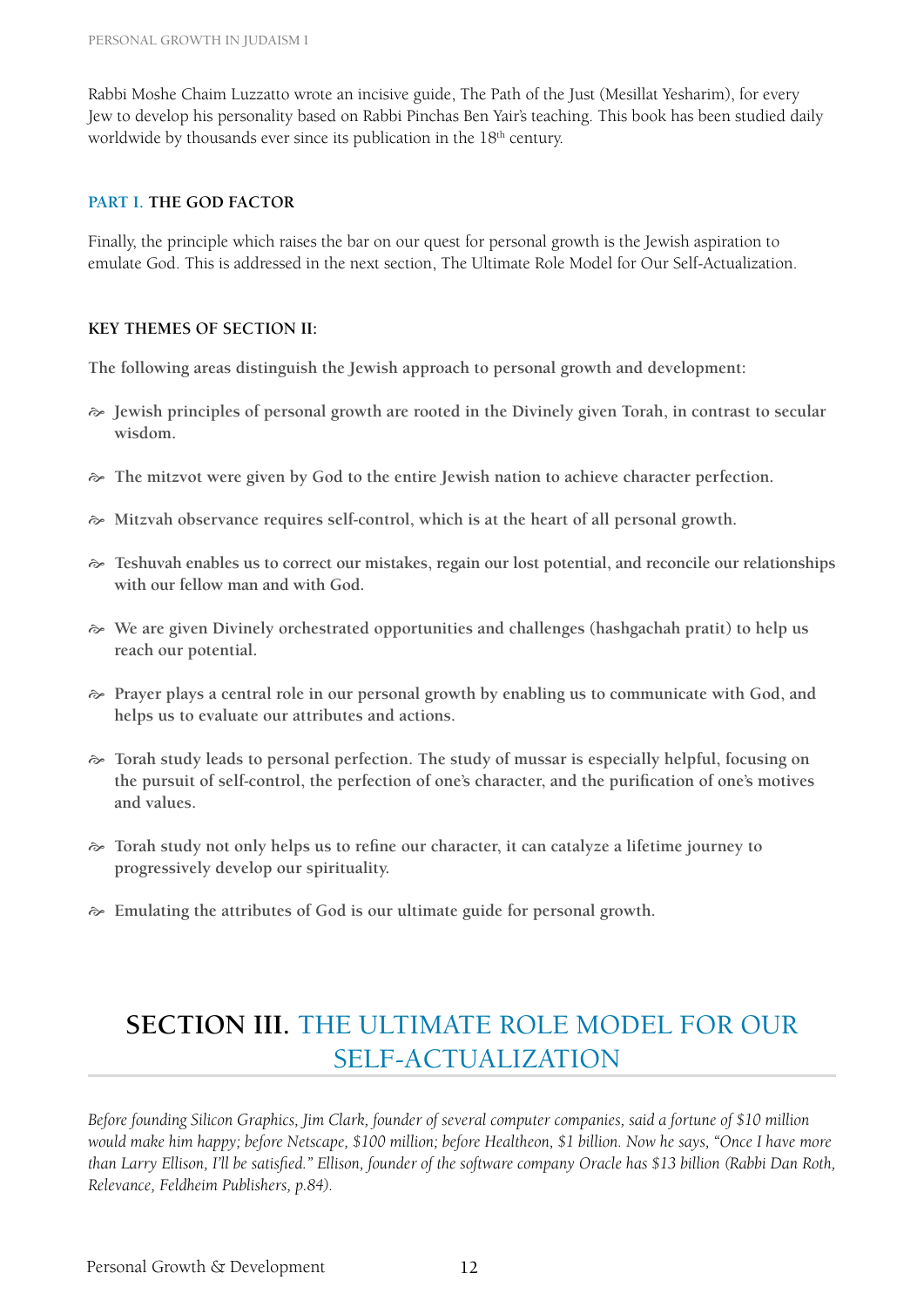What kinds of values guide Jim Clark's choice of a role model?

Judaism teaches that a person finds happiness and reaches his potential by striving to emulate the One Who is the best possible teacher.

#### **Part A. Emulating God**

Character refinement is a universally recognized value. Asked whether refining one's character is an achievement worth striving for, virtually everyone would agree that this is so. In Judaism, however, the concept of refining character traits takes on a more profound depth and meaning. More than just becoming "a better person," one who refines his character strives to emulate God, and thereby comes close to Him. The ultimate role model to guide our personal growth is God Himself. (See also the Morasha shiur, Being Like God.)

We will now discuss two aspects in our quest to emulate God: 1) aspiring to integrate God-like attributes and behavior into our lives, and 2) striving for perfection.

The requirement to "emulate God" appears both in the Torah itself and in the words of the prophets.

#### **1. Devarim/Deuteronomy 10:12 – Following the ways of God.**

Now, O Israel, what does the Lord your God, ask of you – only that you should fear the Lord, your God, to go in all of His ways, to love Him, and to serve the Lord your God, with all your hearts and all your souls.

ועתה ישראל מה ה' אלהיך שאל מעמך כי אם ליראה את ה' אלהיך **ללכת בכל דרכיו** ולאהבה אתו ולעבד את ה' אלהיך בכל לבבך ובכל נפשך.

#### **2. Yirmiyahu, Jeremiah 9:22-23 – The pride of all possessions: Knowledge of the ways of God.**

Thus says God, "Let not the wise man glory in his wisdom, neither let the mighty man glory in his might; let not the rich man glory in his riches. But let him that pursues glory take glory in this: that he understands, and knows Me, that I am God, Who exercises mercy, justice, and righteousness on earth. For in these things I delight," says God.

כה אמר ה' אל יתהלל חכם בחכמתו ואל יתהלל הגבור בגבורתו אל יתהלל עשיר בעשרו: כי אם בזאת יתהלל המתהלל השכל וידע אותי כי אני ה' עשה חסד משפט וצדקה בארץ כי באלה חפצתי נאם ה':

This injunction, however, is difficult to understand. How is it possible to emulate God? God, after all, is infinite and beyond any human comprehension. What are we being told to do? "Emulating God" must mean copying the ways and deeds that God reveals to us. By acting toward us in a certain way, God demonstrates to us what He expects us to do.

#### **3. Talmud Bavli, Sotah 14a – The principle of emulating God.**

In the Bible it is written: "You shall walk after the Lord your God" (Devarim 13:5). But is it possible for man to walk after the Presence? Is it not written, "For Hashem your God is a devouring fire" (Ibid. 4:24)? Rather, the meaning is: Follow

מאי דכתיב אחרי ה' אלהיכם תלכו וכי אפשר לו לאדם להלך אחר שכינה והלא כבר נאמר כי ה' אלהיך אש אוכלה הוא אלא להלך אחר מדותיו של הקדוש ברוך הוא מה הוא מלביש ערומים ... אף אתה הלבש ערומים הקדוש ברוך הוא ביקר חולים ... אף אתה בקר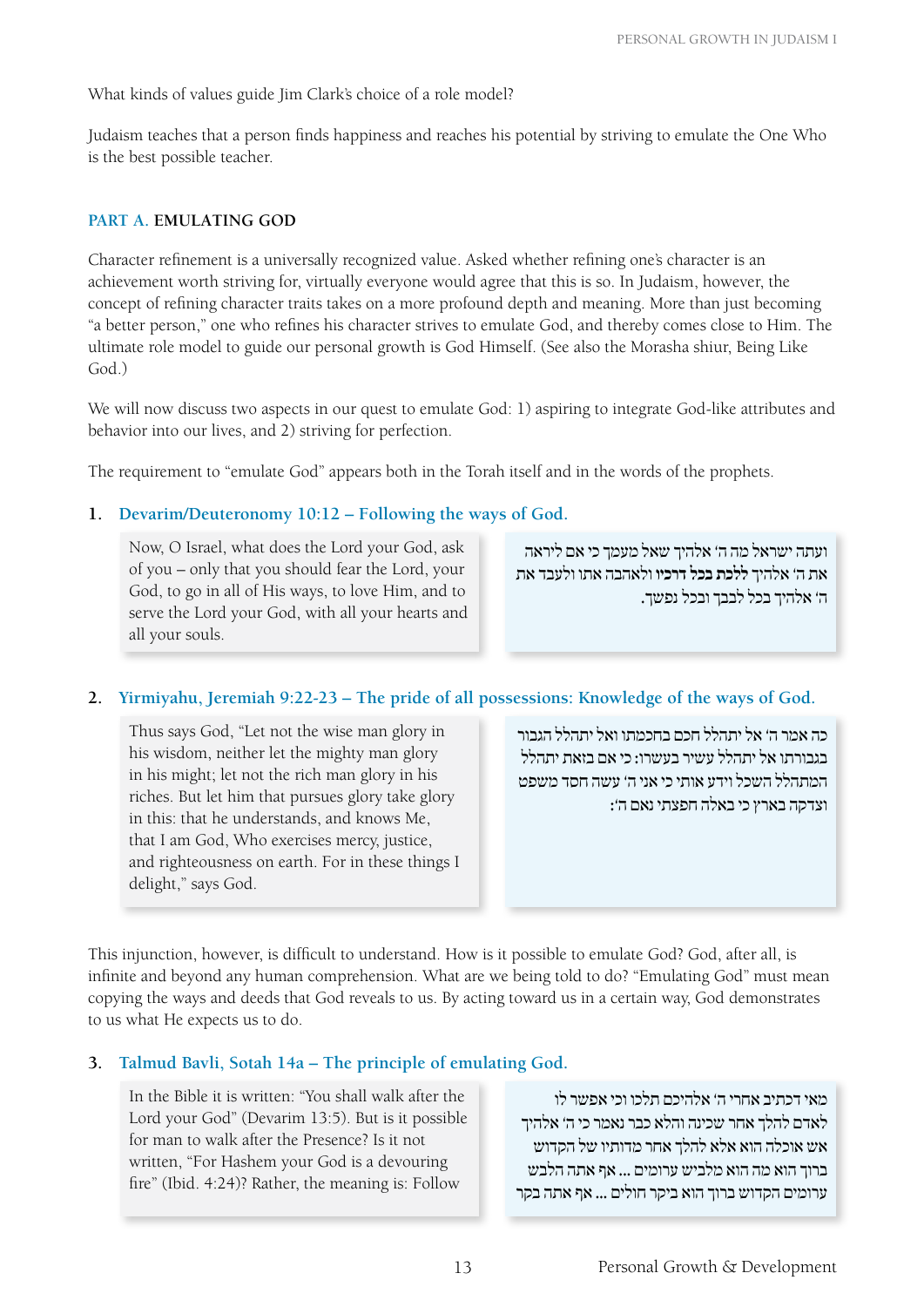Him by imitating his dispositions. Just as God clothes the naked … so should you clothe the naked; just as He visits the sick … so should you visit the sick; just as He consoles the bereaved … so should you console the bereaved; just as He buries the dead … so should you bury the dead.

חולים הקדוש ברוך הוא ניחם אבלים ... אף אתה נחם אבלים הקדוש ברוך הוא קבר מתים ... אף אתה קבור מתים:

All of the acts enumerated here – charity, visiting the sick, consoling mourners, and burying the dead – are acts of kindness. The lesson of this Talmudic passage, then, is that a person emulates God by engaging in acts of kindness, just as God performs acts of kindness for human beings.

#### **4. Sifri, Eikev 13 – The Torah's requirement to follow the ways of God means that we must inculcate the attributes of kindness and compassion within ourselves.**

"To walk in all His ways" – these are the ways of God, as it is written, "Lord, Lord, God, compassionate and gracious, slow to anger and abundant in kindness and truth, Preserver of kindness for thousands of generations, Forgiver of iniquity, willful sin, and error, and Who cleanses …" (Shemot/Exodus 34:6).

Just as God is termed compassionate and gracious, so you should be compassionate and gracious, and give selflessly to all. Just as God is called righteous, as it is written (Tehillim/ Psalms 145), "God is righteous in all His ways" so you should be righteous. God is called magnanimous as it is stated (Ibid. 145), "God is magnanimous in all His deeds" so you too should be magnanimous …

ללכת בכל דרכיו. אלו דרכי הקב"ה שנ' ]שמות לד[ ה' ה' אל רחום וחנוך ארץ אפים ורב חסד ואמת נוצר חסד לאלפי' נושא עון ופשע וחטאה ונקה...

מה המקום נקרא רחום וחנון אף אתה הוי רחום וחנון ועשה מתנת חנם לכל. מה הקב"ה נקרא צדיק שנ' )תהלים קמה("צדיק ה' בכל דרכיו" אף אתה הוי צדיק. הקב"ה נקרא חסיד שנאמר וחסיד בכל מעשיו אף אתה הוי חסיד...

The following story illustrates just to what extent a great rabbi understood the obligation to "emulate God":

*Rabbi Yechezkel Abramsky (1886-1976) was a Torah scholar and sage of great prominence and stature. After an operation, Rabbi Abramsky used to take a daily walk through his neighborhood in Jerusalem to regain his strength, and the neighborhood children would often follow him. One day, Rabbi Abramsky noticed a five-year-old girl sitting on the grass, crying. He bent over and asked, "Why are you crying?"*

*"Because Miriam said that my dress is not nice," the girl said, and started crying again.*

*"What is your name?" Rabbi Abramsky asked.*

*"Shoshana," she answered softly.*

*Rabbi Abramsky looked at her and said firmly, "Tell your friend that the Rabbi said that your name is beautiful and your dress is beautiful."*

*The little girl ran off happily, having been complimented by the great rabbi. The children who witnessed this event were astounded. Rabbi Abramsky had always been known for his stern demeanor, which commanded respect,*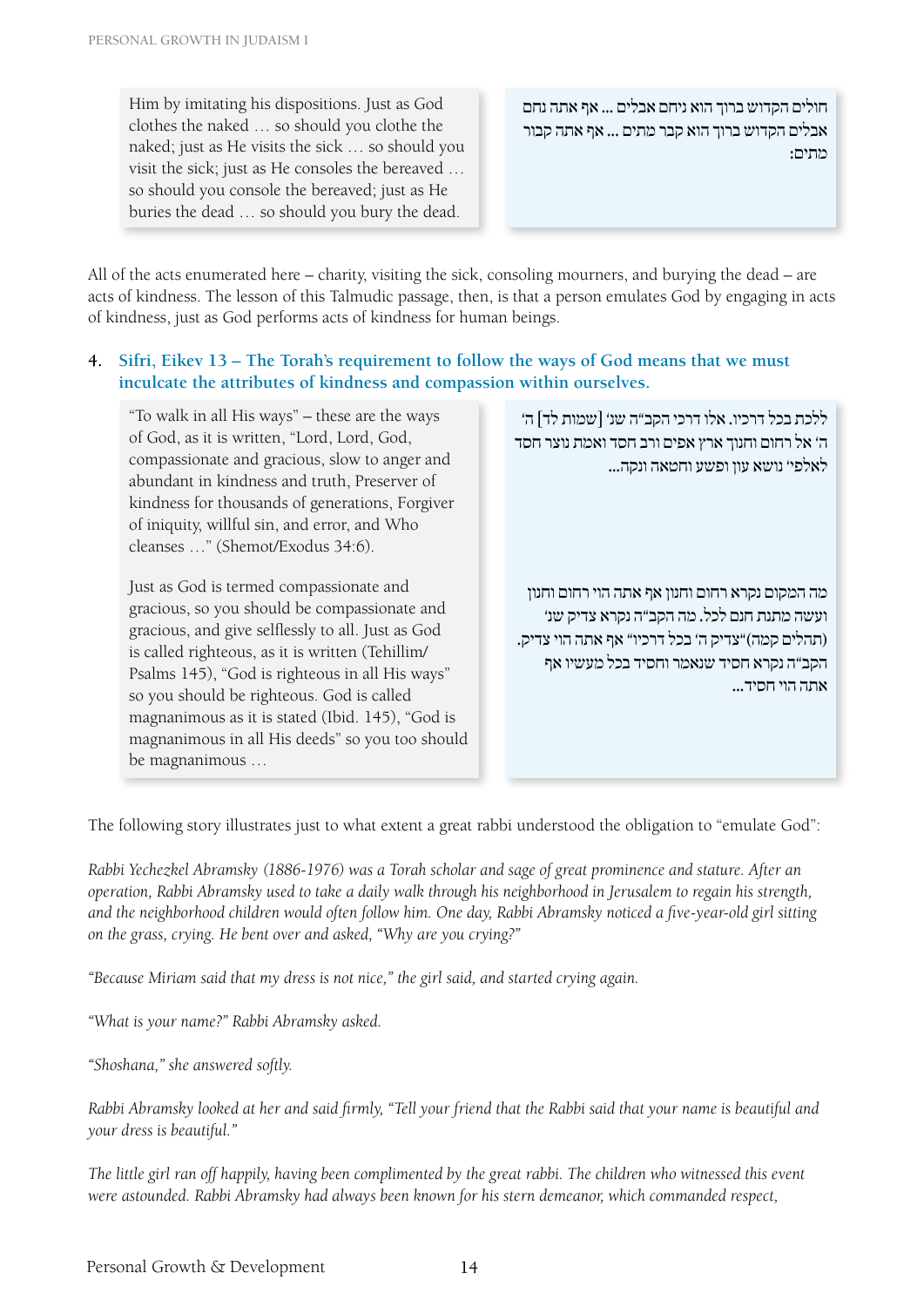*reverence, even awe. It seemed out of character for him even to notice the child, let alone stop and become involved with her trivial problem.*

*A few days later, someone asked Rabbi Abramsky why he had stopped to engage the little girl in conversation. He replied, "The Sages tell us that we should imitate Hashem; just as He is kind and considerate, so should we be kind and considerate. The prophet says, 'May Lord, God, wipe away tears from every face' (Yeshayahu/Isaiah 25:8). Why does the verse stress 'every' face? Because," he concluded, "it refers to removing the tears even from the face of a little five-year-old child" (Rabbi Paysach Krohn, Along the Maggid's Journey, page 106).*

Kindness does not constitute the entirety of one's character. Every individual's personality is made up of numerous traits, attributes, and tendencies. The word for character traits is *middot,* which also means "measurements." This teaches us that we must *measure* each of our traits and ensure that we are using it to the correct degree. How do we know what is the correct measure of each attribute?

### **5. Rambam, Hilchot De'ot (Laws of Conduct) 1:4-5 – The source of the Golden Mean (the middle path).**

The right way is the middle path in each of a person's dispositions; meaning that disposition which is equidistant between the two extremes, so that it is not nearer to one than to the other. The early Sages therefore recommended that one should always keep evaluating his dispositions, calculating and directing them into the middle path, so that he may be perfect in his bodily constitution.

What does this mean? One should not become enraged and easily angered, but neither be like a dead man without any feeling; but he should follow the middle path, only becoming angry over a matter which is appropriate to become angry over. This approach will prevent him from reacting the same way on a different occasion. Likewise, he should not crave foods other than those required for his health, and without which he would be unable to live …

Similarly, he should work only to attain what he needs … he should not be frivolous, nor melancholic and depressed, but content; and he should live tranquilly and with a happy expression on his face. This should be the guideline for all other character traits. This way is the way of the wise; every person whose dispositions follow the middle path is termed "wise"…

This approach of following the middle path in each of our dispositions is an obligation, and this is the intention of the verse, "You shall walk in His ways" (Devarim 28:9).

הדרך הישרה היא מדה בינונית שבכל דעה ודעה מכל הדעות שיש לו לאדם והיא הדעה שהיא רחוקה משתי הקצוות ריחוק שוה ואינה קרובה לא לזו ולא לזו לפיכך צוו חכמים הראשונים שיהא אדם שם דעותיו תמיד ומשער אותם ומכוין אותם בדרך האמצעית כדי שיהא שלם בגופו.

כיצד לא יהא בעל חמה נוח לכעוס ולא כמת שאינו מרגיש אלא בינוני לא יכעוס אלא על דבר גדול שראוי לכעוס עליו כדי שלא יעשה כיוצא בו פעם אחרת וכן לא יתאוה אלא לדברים שהגוף צריך להן ואי אפשר להיות בזולתן ...

וכן לא יהיה עמל בעסקו אלא להשיג דבר שצריך לו לחיי שעה ... ולא יהא מהולל ושוחק ולא עצב ואונן אלא שמח כל ימיו בנחת בסבר פנים יפות וכן שאר דעותיו ודרך זו היא דרך החכמים כל אדם שדעותיו דעות בינוניות ממוצעות נקרא חכם...

...ומצווין אנו ללכת בדרכים האלו הבינונים והם הדרכים הטובים והישרים שנאמר "והלכת בדרכיו".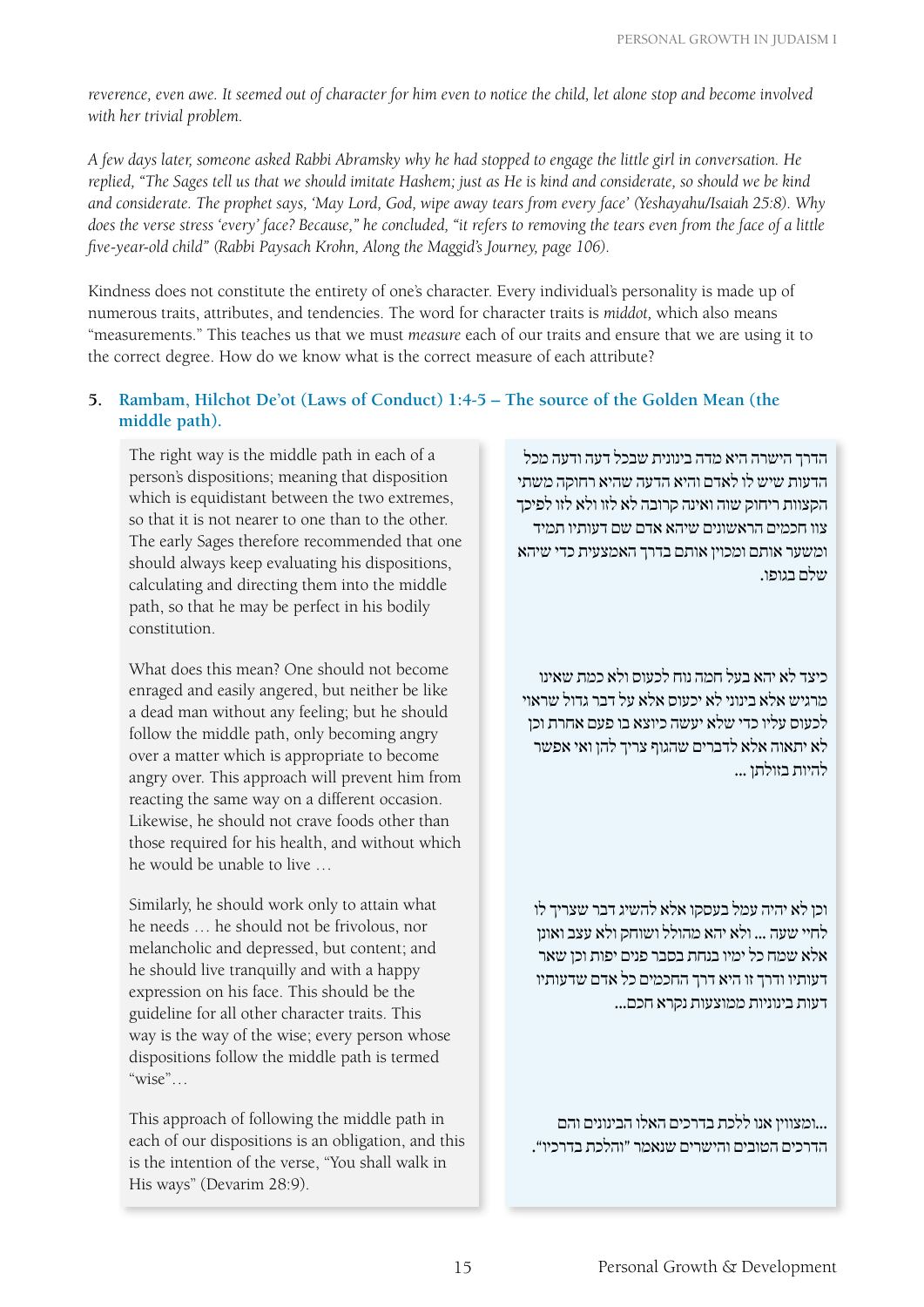Thus, the Rambam describes following the "Golden Mean" as another component of the obligation to emulate God and learn from His ways.

Sometimes, the requirement to follow the ways of God adds another dimension to behaviors that we are already supposed to adhere to. For instance, the Torah prohibits lying, but there are certain situations when that prohibition does not apply. Nevertheless, the requirement to emulate God obligates us to refrain from uttering falsehood even when it is not technically forbidden.

#### **6. Rabbi Eliyahu Dessler, Notations from the** *Vaad* **(4-5), p. 153 – Clinging to truth in following the ways of God.**

Concerning the attribute of truth, we find in the writings of Rabbeinu Yonah (Pirkei Avot, end of Chapter 1) that "one must walk in the ways of God, which are all true, as it is written, "You shall walk in His ways" (Devarim 28:9). The Sages therefore taught that one should be wary of speaking a falsehood even in the most trivial matters … For one who becomes accustomed to speaking falsehoods in matters that neither cause him benefit nor detriment, will eventually come to lie concerning important matters, and he will not be able to speak the truth since he has become accustomed to speaking falsehood.

I.e., even when there is no proscription on lying, nonetheless the obligation of "walking in His ways" requires a person to refrain from anything that contravenes the attribute of truth.

כתב רבינו יונה ז"ל בפירושו למסכת אבות סוף פ"ק לגבי מדת האמת דצריך ללכת בדרכי הקב"ה אמת שנאמר והלכת בדרכיו ואמרו חז"ל שאפילו ספור דברים בעלמא אין לו לאדם לשקר ... כי המרגיל לשונו לדבר שקר בדבר שאין בה לא הפסד ולא תועלת גם כי יבא לדבר דברים של עיקר לא יוכל לומר האמת כי פיהו המדבר וההרגל שולט עליו עכ"ד

כלומר דאפי' בדבר שאין בו משום איסור שקר מ"מ משום מצות והלכת בדרכיו צריך האדם להימנע מכל דבר המהוה סתירה למידת האמת.

#### **Part B. Striving for Perfection**

The achievement of Godliness is not merely another path to greatness; it is an essential part of the Divine plan for mankind and the world. As Rabbi Moshe Chaim Luzzatto explains, although God has no need for humanity, He created us in order for us to benefit from His inherent goodness. The way to merit this goodness is to emulate the perfection of God. By moving closer to perfection, we are better able to attach ourselves to the ultimate Perfection, and to bask for eternity in His infinite goodness.

#### **1. Rabbi Moshe Chaim Luzzatto, Derech Hashem (The Way of God) 1:2:1, Rabbi Aryeh Kaplan translation, Feldheim Publishers – The purpose of Creation: allowing man an attachment to God's perfection.**

God's purpose in Creation was to bestow of His good to another. God alone is true perfection, free of all deficiency, and there is no perfection comparable to Him. …

This is also true in another way. True good exists only in God. His wisdom therefore decreed that the nature of this true benefaction be His giving created things the opportunity to attach

הנה התכלית בבריאה היה להטיב מטובו ית' לזולתו והנה תראה, כי הוא לבדו ית"ש השלימות האמיתי המשולל מכל החסרונות, ואין שלימות אחר כמוהו כלל. ...

והנה מצד אחר, הטוב הזה אי אפשר שימצא אלא בו, על כן גזרה חכמתו שמציאות ההטבה האמיתית הזאת יהיה במה שייתן מקום לברואים לשיתדבקו בו ית',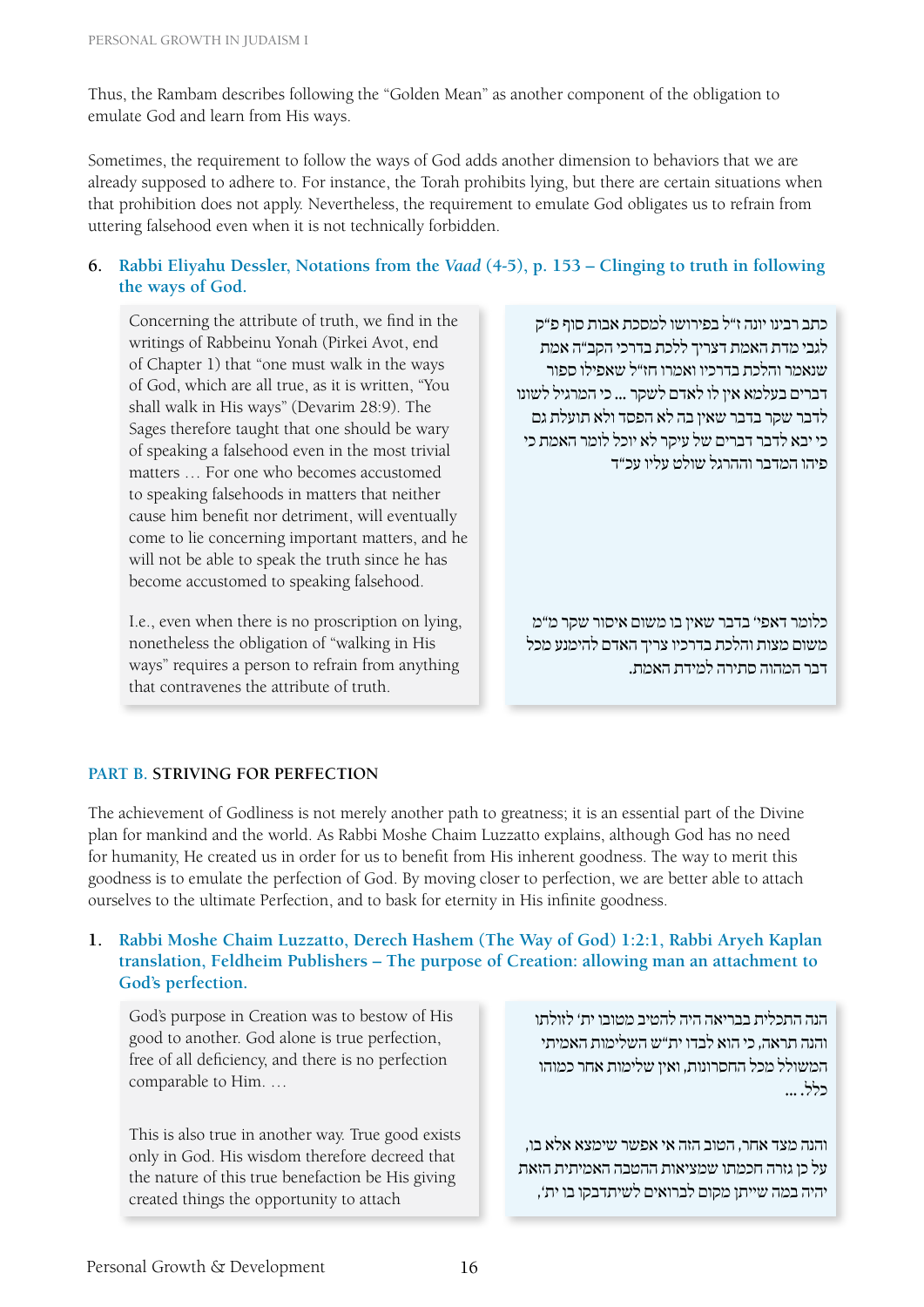themselves to Him to the greatest degree possible.

Therefore, even though created things cannot emulate God's perfection in their own right, the fact that they can be attached to Him allows them to partake of it, since they can be considered part of God's perfection as a result of their association with Him. They can thus derive pleasure from that true good to the greatest degree possible for them.

The purpose of all that was created was therefore to bring into existence a creature who could derive pleasure from God's own good, in a way that would be possible for it.

באותו השיעור שאפשר להם שיתדבקו.

ואז נמצא שמה שמצד עצמם אי אפשר שיתוארו בשלימות כשלימותו ית', הנה מצד התדבקם בו, יגיע להם באותו השיעור שאפשר ליתאר בשלימות ההוא ית', מצד היותם מתדבקים בו, וימצאו נהנים בטובה האמיתית ההיא, בערך שאפשר להם ליהנות בה.

ונמצא היות כונתו ית"ש בבריאה שברא, לברוא מי שיהיה נהנה בטובו ית' באותו הדרך שאפשר שיהנה בו:

The purpose of the creation of mankind, then, is for human beings to achieve perfection, to the best of their abilities, by cleaving to God, Who is the ultimate source of perfection. And because God is the source of all perfection, we must look to what we know about God in order to understand what perfection really is.

## **2. Ibid., 1:2:2 – A human being must strive for the type of perfection that resembles the perfection of God.**

God's wisdom, however, decreed that for such good to be perfect, the one enjoying it must be its master. He must be one who has earned it for himself, and not one associated with it accidentally.

In a way, this can be said to partially resemble God's own perfection, at least to the degree that this is possible. God is perfect because of His intrinsic nature, and not because of any external attribute. His true essence makes perfection imperative and precludes any fault.

ואולם גזרה חכמתו, שלהיות הטוב שלם, ראוי שיהיה הנהנה בו בעל הטוב ההוא. פירוש - מי שיקנה הטוב בעצמו, ולא מי שיתלוה לו הטוב בדרך מקרה.

ותראה שזה נקרא קצת התדמות, בשיעור שאפשר, אל שלימותו ית'. כי הנה הוא ית"ש שלם בעצמו, ולא במקרה, אלא מצד אמתת ענינו מוכרח בו השלימות ומשוללים ממנו החסרונות בהכרח..

## **3. Ibid. – The world was created with elements of perfection and deficiency and God gave man access to both through free will.**

No other being can have such a quality, where its essential nature requires its perfection and precludes all deficiency. Nevertheless, in order to resemble God to some degree, it is at least necessary that this creature himself [from his free-will] earn for himself the perfection that its essence does not require, and remove from his own choices the deficiencies that its nature does not preclude.

ואולם זה אי אפשר שימצא בזולתו, שיהיה אמתתו מכרחת לו השלימות ומעדרת ממנו החסרונות. אך להתדמות לזה במקצת צריך שלפחות יהיה הוא הקונה השלימות שאין אמתת ענינו מכריח לו, ויהיה הוא מעדיר מעצמו החסרונות שהיו אפשריים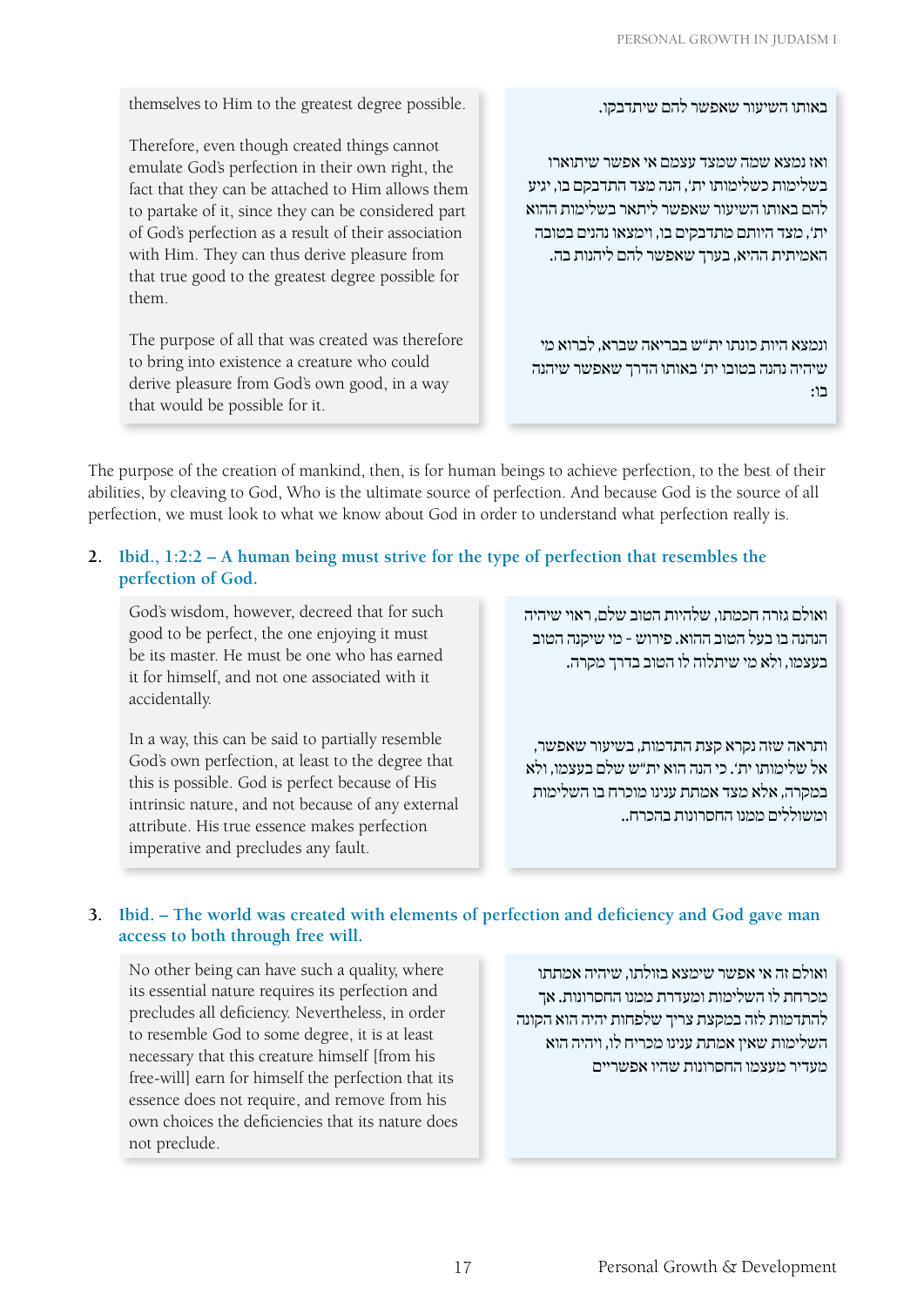God therefore decreed and arranged the creation of concepts of both perfection and deficiency, as well as a creature with equal access to both. This creature would then be given the means to earn perfection and avoid deficiency.

Having accomplished this, the creature could then be said to have made itself resemble its Creator, at least to the degree that this is possible. As a result, it is then worthy of being drawn close to Him and deriving pleasure from His Truth.

על כן גזר וסידר שיבראו עניני שלימות ועניני חסרון, ותברא בריה שיהיה בה האפשרות לשני הענינים, ויותנו לבריה הזאת אמצעיים שעל ידם תקנה לעצמה את השלימות ותעדיר ממנה את החסרונות,

 ואז יקרא שנתדמית במה שהיה אפשר לה לבוראה, ותהיה ראויה לידבק בו וליהנות בטובו:

God's essence is perfect. Man's essence is imperfect. However, the closest thing we have in our essence that resembles God is our free will, which enables us to choose good.

### **4. Ibid., 1:2:3 – The nature of perfection is one's attachment to God, for all perfection stems from Him.**

In order to understand this, one must realize that true perfection is God's essence. Every fault is merely the absence of His good and the concealment of His presence. The closeness of God and illumination of His presence is therefore the root and cause of every perfection that exists. The concealment of His presence, on the other hand, is the root and cause of every fault, the degree of deficiency depending on the degree of this concealment.

This creature then stands balanced between perfection and deficiency, which in turn are the result of this illumination or concealment. When he grasps elements of perfection and makes them his inner gains, he actually grasps Him (blessed be His name), as He is their Root and Source. The more elements of perfection he gains, the greater becomes his grasp and bond of closeness to Him. Finally, as he attains the goal of earning perfection, he thereby attains the goal of an ultimate grasp and bond of perfection to Him, and he thus becomes attached to Him, deriving both pleasure and perfection from His goodness, while he is himself the master of his own good and perfection.

What is a realistic goal in our quest for perfection?

והנה תראה כי השלימות האמיתי הנה הוא מציאותו ית', וכל חסרון אינו אלא העלם טובו ית' והסתר פניו. ונמצא שהארת פניו ית' וקרבתו תהיה השורש והסבה לכל שלימות שיהיה. והסתר פניו השורש והסבה לכל חסרון, אשר כשיעור ההסתר כך יהיה שיעור החסרון הנמשך ממנו.

ועל כן הנברא הזה העומד בשיקול בין השלימות והחסרונות, שהם תולדות ההארה וההסתר, בהתחזקו בשלימיות והקנותם אותם בעצמו, הנה הוא אוחז בו ית' שהוא השרש והמקור להם. וכפי מה שירבה בשלימיות כך הוא מרבה האחיזה וההתדבקות בו, עד שבהגיעו אל תכלית קנית השלימות, הנה הוא מגיע אל תכלית האחיזה וההתדבקות בו ית', ונמצא מתדבק בו ית' ונהנה בטובו ומשתלם בו, והוא עצמו בעל טובו ושלימותו: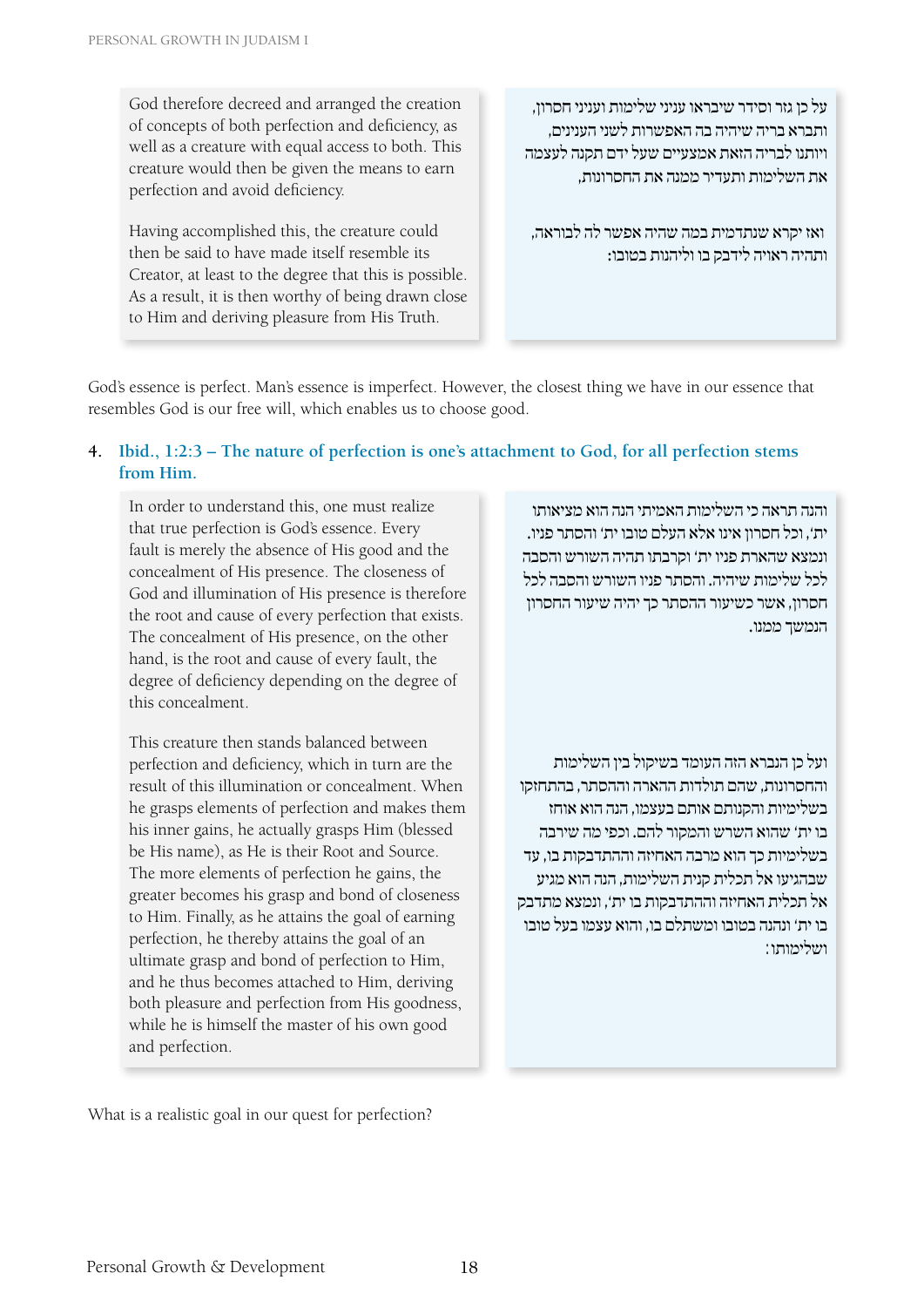### **5. Dr. Joshua Mark, The Power of the Positive, Targum Press – Differentiating between healthy and excessive perfectionism.**

Perfectionism has gotten a bad name. Popular self-help gurus say that striving for perfection is unhealthy. We are warned to "take it easy," "be cool," and "don't worry; be happy." Anti-perfectionism has become so popular that it's a wonder society still functions. I often wonder how the peddlers of mediocrity would respond if a neurosurgeon or a car mechanic decided that perfection was no longer worth it!

The truth is, of course, that there is much room for perfection. We all value a job well done. To dismiss the effort toward perfection is to deny ourselves one of the great pleasures of life. On the other hand, the desire for excessive levels of perfection can be deadly. Since perfectionists have exaggerated superstitions about failure, they avoid anything that will take them to growth and success. Failure and imperfection are so threatening that they would rather not take risks. Of course, without risk-taking there can be no achievement. Failure to achieve leads to demoralization. Despair and depression quickly follow ...

So what's the difference between healthy perfection and excessive perfectionism? An excessive perfectionist sets standards beyond reach and reason, whereas a healthy perfectionist sets high standards, but still within reach. An excessive perfectionist is never satisfied by anything less than perfection, while a healthy perfectionist enjoys the journey to the goal as well as the outcome. An excessive perfectionist becomes dysfunctionally depressed when he or she experiences failure and disappointment, while a healthy perfectionist bounces back from failure and disappointment quickly and with energy.

How can we strike a balance between healthy striving for excellence and excessive perfectionism? In my own experience, it is most sensible to select no more than two areas for perfection. Look at your life and what is important to you  $\square$  study, community projects, prayer, relationships, charity, and career are all examples of areas you can choose to excel in.

The following is an example of an entire community that recognized the importance of emulating Divine qualities:

*With their plane delayed, 500 El Al passengers were stranded in JFK airport. Trouble began for passengers on the 002 El Al flight to Israel almost immediately after they boarded their plane at 7 p.m. last night. A heavy snowstorm blanketed the east coast, grounding air traffic to a standstill. The flight was continuously delayed and when El Al finally decided to cancel the flight, the airport had closed and the runway had iced over. Passengers were forced to stay on the airplane until 3 a.m. By the time passengers managed to disembark, they, along with another El Al flight that had been delayed, faced another hurdle.* 

*As the night turned to day, El Al attempted to get sandwiches to the passengers but the truck got snowed in. It had been a particularly long night for Rabbi Benzion Klatzko. Leaving Monsey at 6 on Sunday night to make his 11 p.m. flight, Rabbi Klatzko made it to the airport at about the same time the passengers of El Al flight 002 were allowed off the plane. Rabbi Klatzko, the national director of outreach for the HW Foundation, was running a trip for Jewish college students. Altogether, over 200 of the passengers were visiting Israel as part of various Israel experience programs. The delays and lack of food were having an effect on the trip participants.*

*"It was pretty brutal and some of these kids were even speaking about pulling out of the trips," Rabbi Klatzko explained. Most of the college students were hungry and exhausted. Rabbi Klatzko decided to try to contact members of the local Five Towns and Far Rockaway Jewish community to see if they'd be willing to help provide some food for*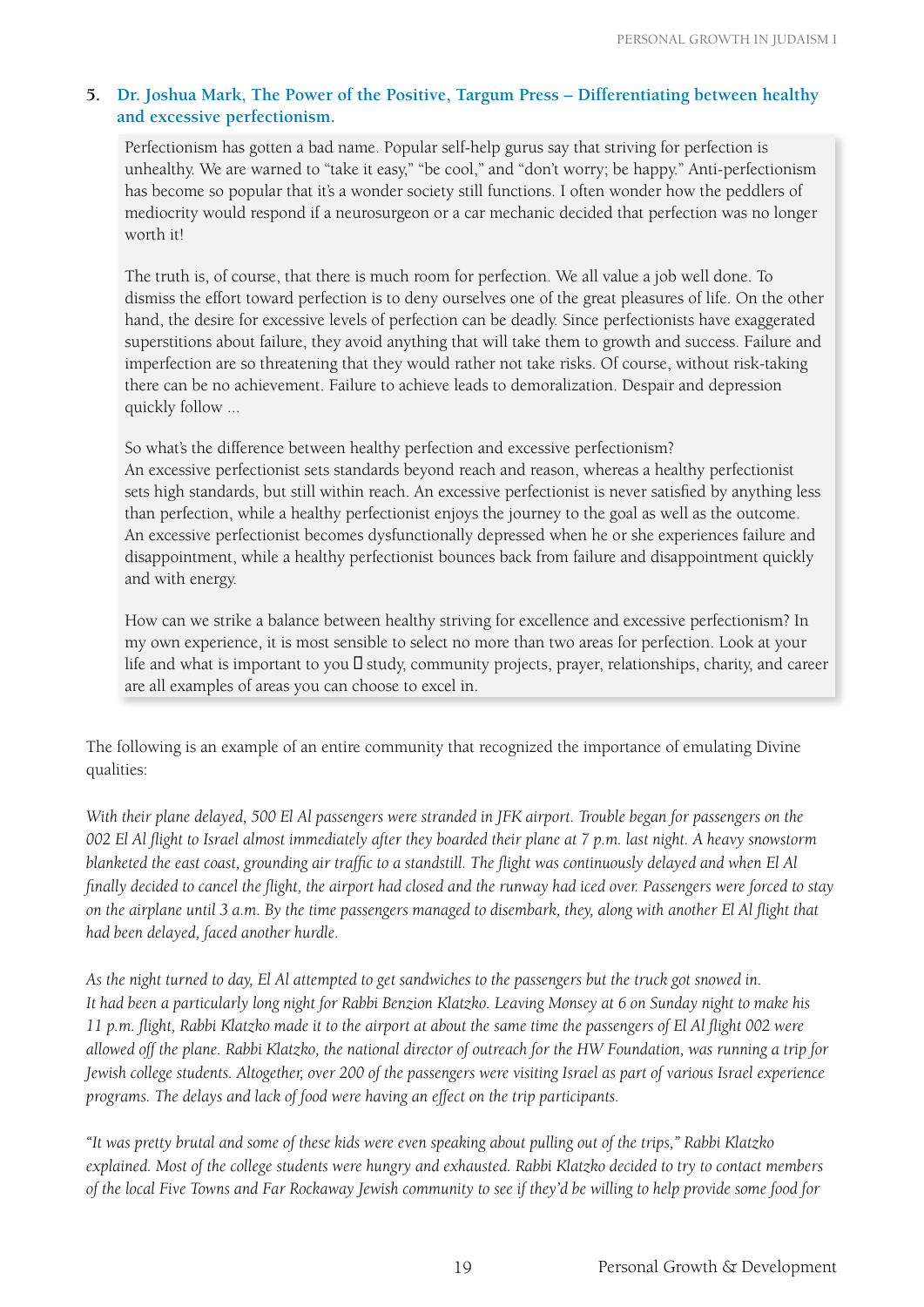*the passengers. He turned to a website he runs as a hobby, Shabbat.com, a social networking site where people can sign up to be hosted for weekends at Jewish families. Many of the host families come from the Five Towns and Far Rockaway and Rabbi Klatzko sent out a few emails alerting the community about the plight of the passengers.* 

*"If they're hosts for students on Shabbat, they're going to be giving people," Rabbi Klatzko said. "This is something important perhaps people would get involved in." Even then, he wasn't expecting what happened next. "The response*  was an avalanche," he said. "There's no other way to explain it." Within hours, the email had spread throughout the *community. Announcements were made in local shuls and store owners heard about it. By noon, the once kosherless airport was filled with hundreds of bagels, 15 dozen doughnuts, 50 pies of pizza, multiple trays of fish, meat and close to a thousand cans of soda all donated by community members and local supermarkets Brachs, Supersol, and Gourmet Glatt. People even drove into the airport to ferry passengers back to their houses to shower and sleep.* 

*Yanky Brach, owner of Brach's supermarket, said he found out about the passengers through the first customer in the store. He was picking up crates of candy for the passengers. "The first customer of the day wasn't even there for himself," Brach said. "He was there doing a mitzvah." Brach himself drove out to the airport to deliver hundreds of bagels along with 15 pounds of cream cheese, tuna, crates of Tam Tams, and other products. Gratitude for the delivery went both ways. "I think I got a two and half thank you's from everyone," he said. Rabbi Berel Wolowik who runs the deli department at Gourmet Glatt, said that people driving to the airport got stuck in the store's parking lot while picking up supplies, but that didn't stop them. "It was amazing to see how many people were ready to jump out in the treacherous weather." said Rabbi Wolowik.* 

*Adam Sweet, 23, of Toronto was on the second leg of his journey when the plane got stuck, but wasn't too unhappy about it. "I feel like this experience and seeing the generosity made my trip better than had we made it to Israel without any delays," he said.* 

*Rabbi Moshe Teitelbaum, of the Young Israel of Lawrence-Cedarhurst, who helped organize the delivery said this was part of what makes the community special. "People have a sensitivity to other people and they want to give and help ... This embodies what chesed is – it doesn't get much closer to pure chesed than people stranded without much to eat nor a place to stay."* 

*Oceanside-resident Keith Rosenblum, 22, was also on his way to Israel when the plane was delayed. "I've never been so impressed in my life," he said about the delivery. "The roads are bad; it's impossible to drive, [but] the Jewish community comes together in such an amazing way." Arthur Lavitt of Lawrence was traveling with his wife, Phoebe, to attend his granddaughter's bat mitzvah. "The Five Towns came through with enough food to feed 500 plus travelers," he said. "Thank God for making Jews that care."* 

There is an unexpected epilogue that underscores the impact of this event. One of the JFK snowstorm survival students was eating a Shabbat dinner with a family in Jerusalem before her flight home after three weeks in Israel. "What was the favorite part of your trip to Israel?" someone asked her. "Was it climbing Masada at sunset? Visiting the Western Wall? Jeeping in the Judean desert? Studying Jewish philosophy? Shopping in the bustling Jerusalem market, Machane Yehudah?"

She thought for a moment. "It was being invited to a family in New York to rest, wash-up and eat something after sitting on the plane for several hours and not taking-off. I was exhausted, and the family didn't know me at all – they just welcomed me into their home and took care of me. That was amazing. It will remain with me forever."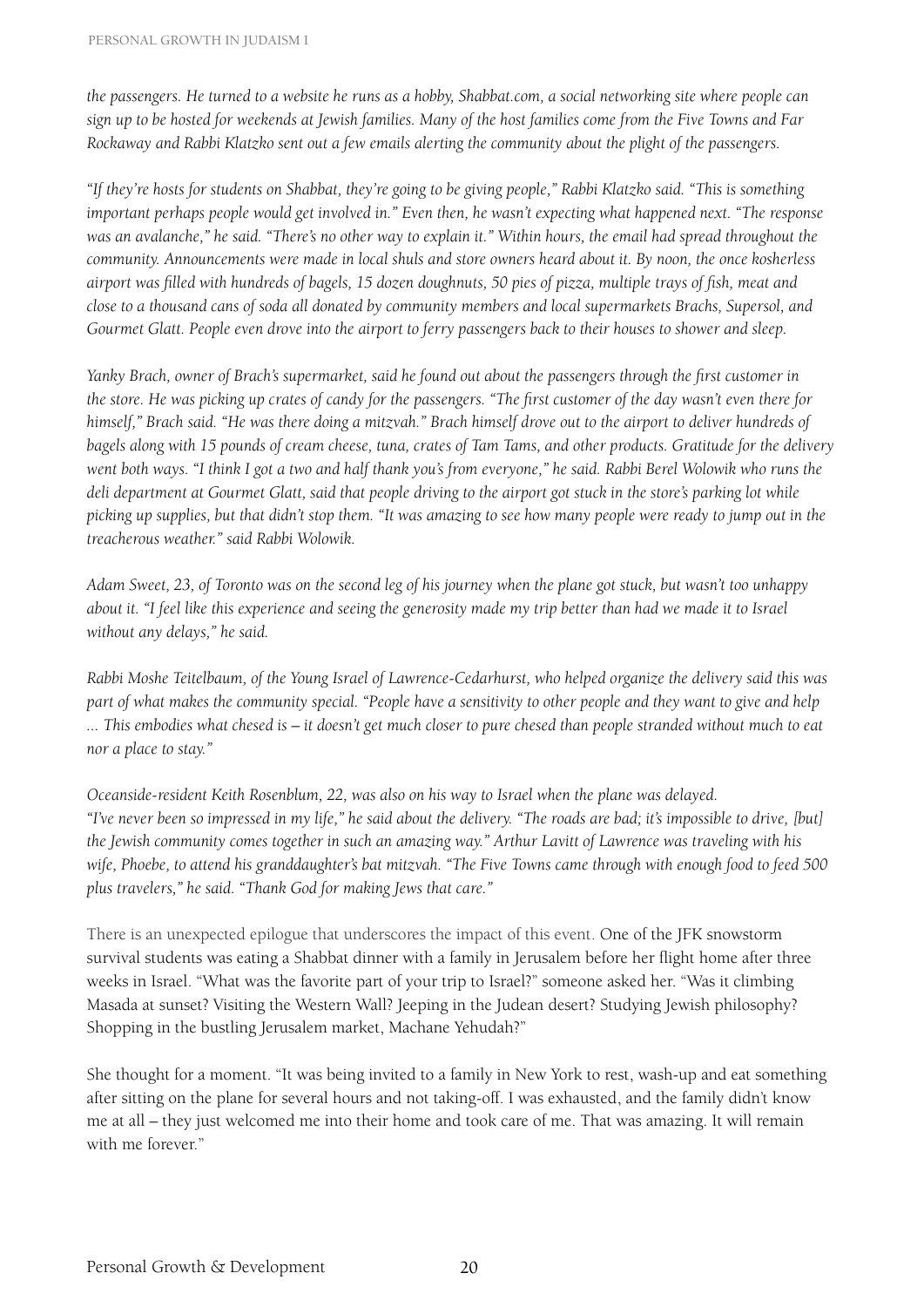#### **Key Themes of Section III:**

- → The ultimate role model to guide our personal growth is God Himself. There is a commandment in **both the Torah and the Prophets to emulate God and follow in His ways.**
- $\approx$  The ways of God include performing acts of kindness for others. Thus, one way to emulate God is **to engage in the performance of kindness and charity.**
- H **One of the ways of achieving perfection is to strive to achieve a balance in the use of every character trait. A person should always seek to strike a balance, not veering too far toward either extreme.**
- → The requirement to emulate God sometimes obligates us to go beyond the letter of the law and **refrain even from actions that are not technically prohibited, but are still not Godly.**
- H **The Divine plan for the world is the creation of a creature that could achieve perfection by emulating God. In fact, perfection means attaching oneself to God. Even though man cannot hope to achieve the level of complete perfection that God possesses, we must learn the nature of perfection from God. Perfection is something that we build through our own actions and choices. When we choose to refine our characters, we bring ourselves closer to God and merit a connection with Him.**